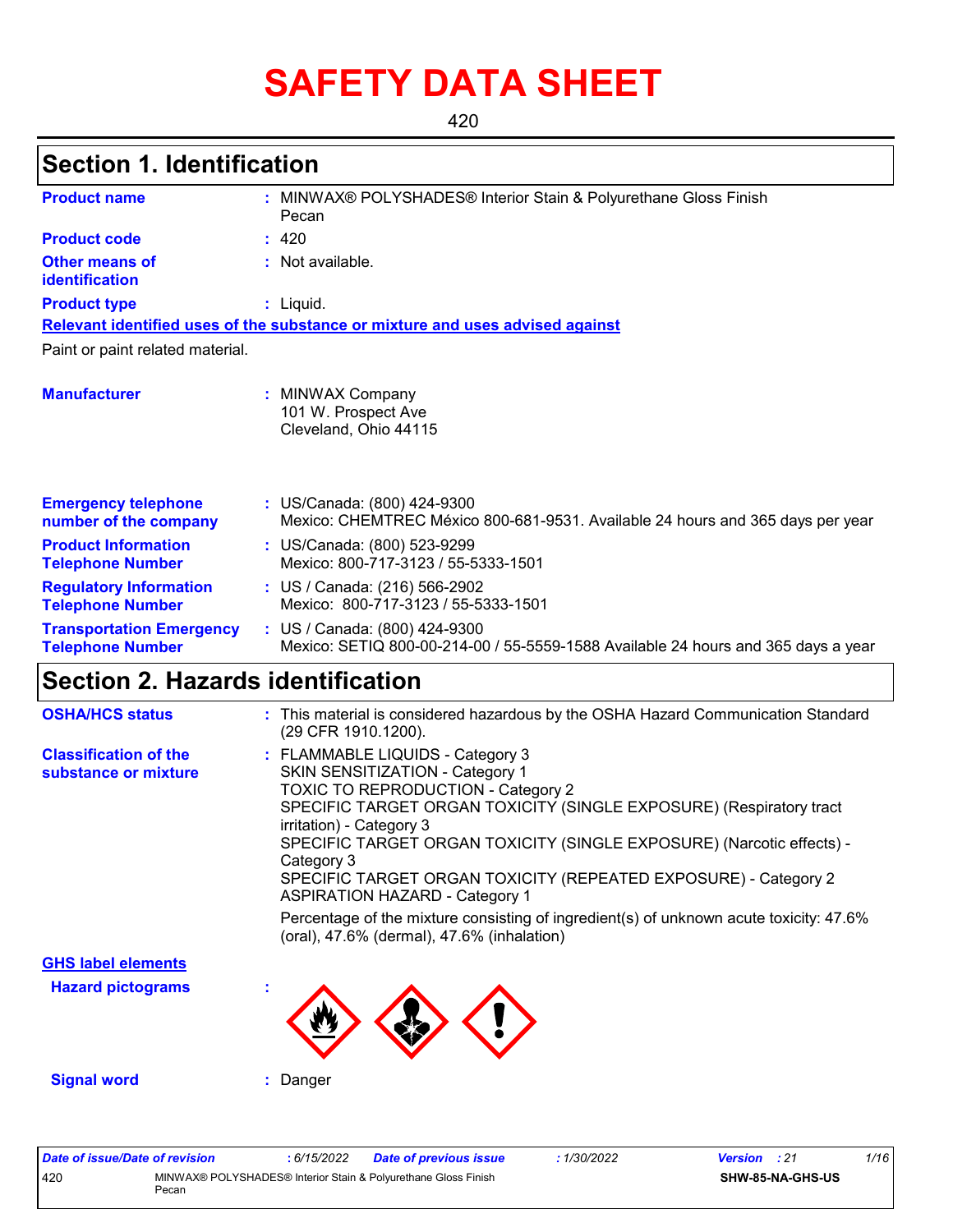## **Section 2. Hazards identification**

| <b>Hazard statements</b>                   | : Flammable liquid and vapor.<br>May be fatal if swallowed and enters airways.                                                                                                                                                                                                                                                                                                                                                                                                                                                                                                             |
|--------------------------------------------|--------------------------------------------------------------------------------------------------------------------------------------------------------------------------------------------------------------------------------------------------------------------------------------------------------------------------------------------------------------------------------------------------------------------------------------------------------------------------------------------------------------------------------------------------------------------------------------------|
|                                            | May cause an allergic skin reaction.                                                                                                                                                                                                                                                                                                                                                                                                                                                                                                                                                       |
|                                            | May cause respiratory irritation.                                                                                                                                                                                                                                                                                                                                                                                                                                                                                                                                                          |
|                                            | May cause drowsiness or dizziness.                                                                                                                                                                                                                                                                                                                                                                                                                                                                                                                                                         |
|                                            | Suspected of damaging fertility or the unborn child.                                                                                                                                                                                                                                                                                                                                                                                                                                                                                                                                       |
|                                            | May cause damage to organs through prolonged or repeated exposure.                                                                                                                                                                                                                                                                                                                                                                                                                                                                                                                         |
| <b>Precautionary statements</b>            |                                                                                                                                                                                                                                                                                                                                                                                                                                                                                                                                                                                            |
| <b>General</b>                             | : Read label before use. Keep out of reach of children. If medical advice is needed,<br>have product container or label at hand.                                                                                                                                                                                                                                                                                                                                                                                                                                                           |
| <b>Prevention</b>                          | Obtain special instructions before use. Do not handle until all safety precautions have<br>been read and understood. Wear protective gloves, protective clothing and eye or face<br>protection. Keep away from heat, hot surfaces, sparks, open flames and other ignition<br>sources. No smoking. Use explosion-proof electrical, ventilating or lighting equipment.<br>Use non-sparking tools. Take action to prevent static discharges. Use only outdoors or<br>in a well-ventilated area. Do not breathe vapor. Contaminated work clothing must not<br>be allowed out of the workplace. |
| <b>Response</b>                            | : IF exposed or concerned: Get medical advice or attention. IF INHALED: Remove<br>person to fresh air and keep comfortable for breathing. Call a POISON CENTER or<br>doctor if you feel unwell. IF SWALLOWED: Immediately call a POISON CENTER or<br>doctor. Do NOT induce vomiting. IF ON SKIN (or hair): Take off immediately all<br>contaminated clothing. Rinse skin with water. Wash contaminated clothing before<br>reuse. IF ON SKIN: Wash with plenty of water. If skin irritation or rash occurs: Get<br>medical advice or attention.                                             |
| <b>Storage</b>                             | : Store locked up. Store in a well-ventilated place. Keep container tightly closed. Keep<br>cool.                                                                                                                                                                                                                                                                                                                                                                                                                                                                                          |
| <b>Disposal</b>                            | Dispose of contents and container in accordance with all local, regional, national and<br>international regulations.                                                                                                                                                                                                                                                                                                                                                                                                                                                                       |
| <b>Supplemental label</b><br>elements      | DELAYED EFFECTS FROM LONG TERM OVEREXPOSURE. Contains solvents which<br>can cause permanent brain and nervous system damage. Intentional misuse by<br>deliberately concentrating and inhaling the contents can be harmful or fatal. WARNING:<br>This product contains chemicals known to the State of California to cause cancer and<br>birth defects or other reproductive harm.                                                                                                                                                                                                          |
|                                            | Please refer to the SDS for additional information. Keep out of reach of children. Do not<br>transfer contents to other containers for storage.                                                                                                                                                                                                                                                                                                                                                                                                                                            |
| <b>Hazards not otherwise</b><br>classified | : DANGER: Rags, steel wool, other waste soaked with this product, and sanding residue<br>may spontaneously catch fire if improperly discarded. Immediately place rags, steel<br>wool, other waste soaked with this product, and sanding residue in a sealed, water-filled,<br>metal container. Dispose of in accordance with local fire regulations.                                                                                                                                                                                                                                       |

## **Section 3. Composition/information on ingredients**

| <b>Substance/mixture</b> | : Mixture        |
|--------------------------|------------------|
| <b>Other means of</b>    | : Not available. |
| <b>identification</b>    |                  |

#### **CAS number/other identifiers**

| <b>Ingredient name</b>               | % by weight | <b>CAS number</b> |
|--------------------------------------|-------------|-------------------|
| Light Aliphatic Hydrocarbon          | I≥25 - ≤50  | 64742-47-8        |
| Light Aliphatic Hydrocarbon          | 1≥10 - ≤25  | 64742-47-8        |
| Zirconium 2-Ethylhexanoate           | l≤1         | 22464-99-9        |
| Mineral Spirits (Odorless)           | $\leq 0.3$  | 64742-47-8        |
| Med. Aliphatic Hydrocarbon Solvent   | ≤0.3        | 64742-88-7        |
| Hydrotreated Heavy Petroleum Naphtha | ≤0.3        | 64742-48-9        |
| Methyl Ethyl Ketoxime                | $\leq$ 0.3  | 96-29-7           |

| Date of issue/Date of revision |       | : 6/15/2022 | <b>Date of previous issue</b>                                  | : 1/30/2022 | <b>Version</b> : 21 |                         | 2/16 |
|--------------------------------|-------|-------------|----------------------------------------------------------------|-------------|---------------------|-------------------------|------|
| 420                            | Pecan |             | MINWAX® POLYSHADES® Interior Stain & Polvurethane Gloss Finish |             |                     | <b>SHW-85-NA-GHS-US</b> |      |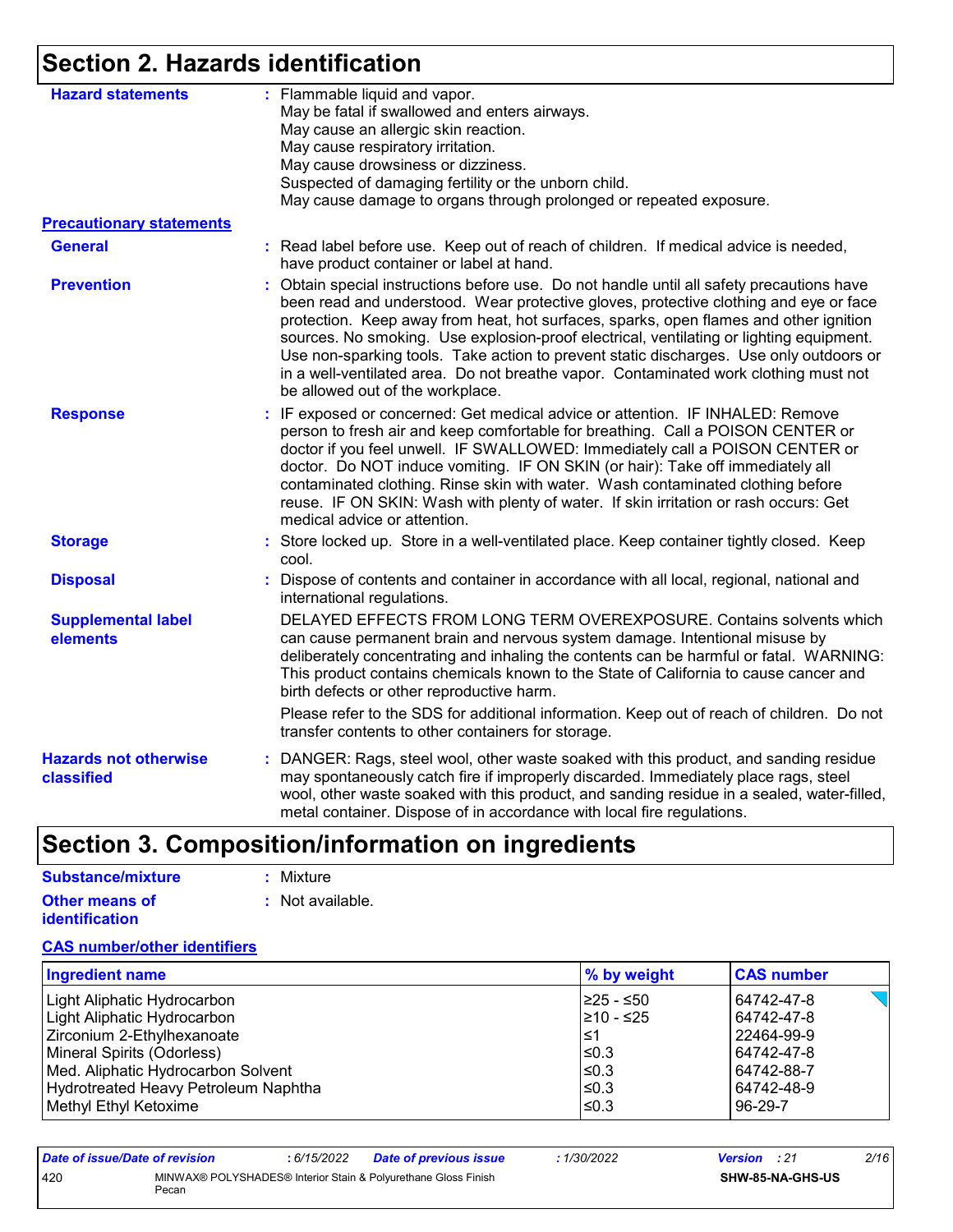## **Section 3. Composition/information on ingredients**

Any concentration shown as a range is to protect confidentiality or is due to batch variation.

**There are no additional ingredients present which, within the current knowledge of the supplier and in the concentrations applicable, are classified and hence require reporting in this section.**

**Occupational exposure limits, if available, are listed in Section 8.**

## **Section 4. First aid measures**

Pecan

| <b>Description of necessary first aid measures</b> |                                                                                                                                                                                                                                                                                                                                                                                                                                                                                                                                                                                                                                                                                                                                                         |
|----------------------------------------------------|---------------------------------------------------------------------------------------------------------------------------------------------------------------------------------------------------------------------------------------------------------------------------------------------------------------------------------------------------------------------------------------------------------------------------------------------------------------------------------------------------------------------------------------------------------------------------------------------------------------------------------------------------------------------------------------------------------------------------------------------------------|
| <b>Eye contact</b>                                 | : Immediately flush eyes with plenty of water, occasionally lifting the upper and lower<br>eyelids. Check for and remove any contact lenses. Continue to rinse for at least 10<br>minutes. Get medical attention following exposure or if feeling unwell.                                                                                                                                                                                                                                                                                                                                                                                                                                                                                               |
| <b>Inhalation</b>                                  | : Remove victim to fresh air and keep at rest in a position comfortable for breathing. If it<br>is suspected that fumes are still present, the rescuer should wear an appropriate mask<br>or self-contained breathing apparatus. If not breathing, if breathing is irregular or if<br>respiratory arrest occurs, provide artificial respiration or oxygen by trained personnel. It<br>may be dangerous to the person providing aid to give mouth-to-mouth resuscitation.<br>Get medical attention. If necessary, call a poison center or physician. If unconscious,<br>place in recovery position and get medical attention immediately. Maintain an open<br>airway. Loosen tight clothing such as a collar, tie, belt or waistband.                    |
| <b>Skin contact</b>                                | : Wash with plenty of soap and water. Remove contaminated clothing and shoes. Wash<br>contaminated clothing thoroughly with water before removing it, or wear gloves.<br>Continue to rinse for at least 10 minutes. Get medical attention. In the event of any<br>complaints or symptoms, avoid further exposure. Wash clothing before reuse. Clean<br>shoes thoroughly before reuse.                                                                                                                                                                                                                                                                                                                                                                   |
| <b>Ingestion</b>                                   | : Get medical attention immediately. Call a poison center or physician. Wash out mouth<br>with water. Remove dentures if any. If material has been swallowed and the exposed<br>person is conscious, give small quantities of water to drink. Stop if the exposed person<br>feels sick as vomiting may be dangerous. Aspiration hazard if swallowed. Can enter<br>lungs and cause damage. Do not induce vomiting. If vomiting occurs, the head should<br>be kept low so that vomit does not enter the lungs. Never give anything by mouth to an<br>unconscious person. If unconscious, place in recovery position and get medical<br>attention immediately. Maintain an open airway. Loosen tight clothing such as a collar,<br>tie, belt or waistband. |

| Most important symptoms/effects, acute and delayed |                                                                                                                                                              |                                                                                                                              |             |              |                  |      |
|----------------------------------------------------|--------------------------------------------------------------------------------------------------------------------------------------------------------------|------------------------------------------------------------------------------------------------------------------------------|-------------|--------------|------------------|------|
| <b>Potential acute health effects</b>              |                                                                                                                                                              |                                                                                                                              |             |              |                  |      |
| <b>Eye contact</b>                                 |                                                                                                                                                              | : No known significant effects or critical hazards.                                                                          |             |              |                  |      |
| <b>Inhalation</b>                                  |                                                                                                                                                              | : Can cause central nervous system (CNS) depression. May cause drowsiness or<br>dizziness. May cause respiratory irritation. |             |              |                  |      |
| <b>Skin contact</b>                                |                                                                                                                                                              | : May cause an allergic skin reaction.                                                                                       |             |              |                  |      |
| <b>Ingestion</b>                                   | enters airways.                                                                                                                                              | : Can cause central nervous system (CNS) depression. May be fatal if swallowed and                                           |             |              |                  |      |
| <b>Over-exposure signs/symptoms</b>                |                                                                                                                                                              |                                                                                                                              |             |              |                  |      |
| <b>Eye contact</b>                                 | : No specific data.                                                                                                                                          |                                                                                                                              |             |              |                  |      |
| <b>Inhalation</b>                                  | coughing<br>nausea or vomiting<br>headache<br>drowsiness/fatigue<br>dizziness/vertigo<br>unconsciousness<br>reduced fetal weight<br>increase in fetal deaths | : Adverse symptoms may include the following:<br>respiratory tract irritation                                                |             |              |                  |      |
| <b>Date of issue/Date of revision</b>              | :6/15/2022                                                                                                                                                   | <b>Date of previous issue</b>                                                                                                | : 1/30/2022 | Version : 21 |                  | 3/16 |
| 420                                                |                                                                                                                                                              | MINWAX® POLYSHADES® Interior Stain & Polyurethane Gloss Finish                                                               |             |              | SHW-85-NA-GHS-US |      |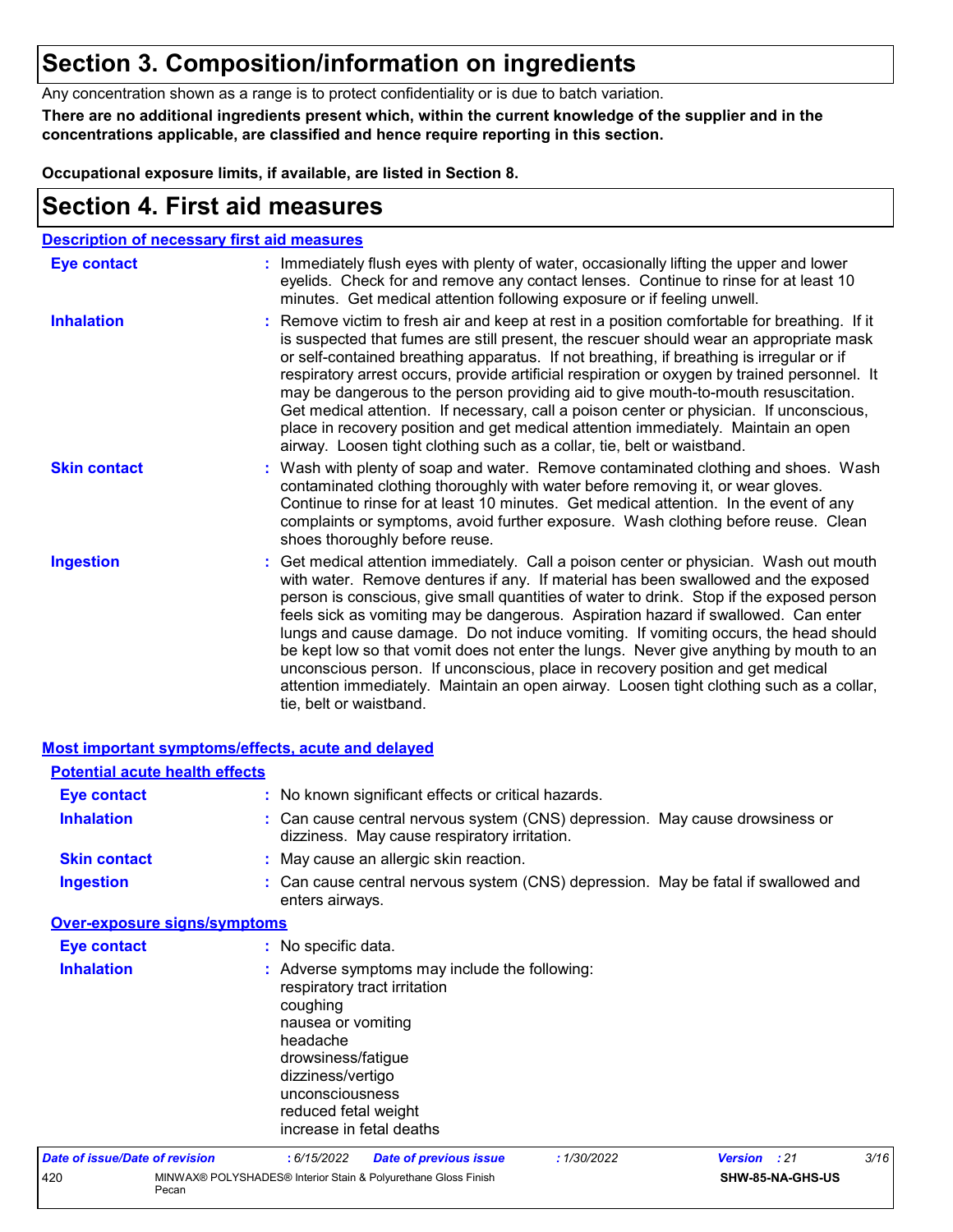## **Section 4. First aid measures**

|                                   | skeletal malformations                                                                                                                                                                                                                                                                                                                                                                                          |
|-----------------------------------|-----------------------------------------------------------------------------------------------------------------------------------------------------------------------------------------------------------------------------------------------------------------------------------------------------------------------------------------------------------------------------------------------------------------|
| <b>Skin contact</b>               | : Adverse symptoms may include the following:<br>irritation<br>redness<br>reduced fetal weight<br>increase in fetal deaths<br>skeletal malformations                                                                                                                                                                                                                                                            |
| <b>Ingestion</b>                  | : Adverse symptoms may include the following:<br>nausea or vomiting<br>reduced fetal weight<br>increase in fetal deaths<br>skeletal malformations<br>Indication of immediate medical attention and special treatment needed, if necessary                                                                                                                                                                       |
| <b>Notes to physician</b>         | : Treat symptomatically. Contact poison treatment specialist immediately if large<br>quantities have been ingested or inhaled.                                                                                                                                                                                                                                                                                  |
| <b>Specific treatments</b>        | : No specific treatment.                                                                                                                                                                                                                                                                                                                                                                                        |
| <b>Protection of first-aiders</b> | : No action shall be taken involving any personal risk or without suitable training. If it is<br>suspected that fumes are still present, the rescuer should wear an appropriate mask or<br>self-contained breathing apparatus. It may be dangerous to the person providing aid to<br>give mouth-to-mouth resuscitation. Wash contaminated clothing thoroughly with water<br>before removing it, or wear gloves. |

**See toxicological information (Section 11)**

## **Section 5. Fire-fighting measures**

| <b>Extinguishing media</b>                               |                                                                                                                                                                                                                                                                                                                                                                                                                          |
|----------------------------------------------------------|--------------------------------------------------------------------------------------------------------------------------------------------------------------------------------------------------------------------------------------------------------------------------------------------------------------------------------------------------------------------------------------------------------------------------|
| <b>Suitable extinguishing</b><br>media                   | : Use dry chemical, $CO2$ , water spray (fog) or foam.                                                                                                                                                                                                                                                                                                                                                                   |
| <b>Unsuitable extinguishing</b><br>media                 | : Do not use water jet.                                                                                                                                                                                                                                                                                                                                                                                                  |
| <b>Specific hazards arising</b><br>from the chemical     | : Flammable liquid and vapor. Runoff to sewer may create fire or explosion hazard. In a<br>fire or if heated, a pressure increase will occur and the container may burst, with the risk<br>of a subsequent explosion. The vapor/gas is heavier than air and will spread along the<br>ground. Vapors may accumulate in low or confined areas or travel a considerable<br>distance to a source of ignition and flash back. |
| <b>Hazardous thermal</b><br>decomposition products       | : Decomposition products may include the following materials:<br>carbon dioxide<br>carbon monoxide                                                                                                                                                                                                                                                                                                                       |
| <b>Special protective actions</b><br>for fire-fighters   | : Promptly isolate the scene by removing all persons from the vicinity of the incident if<br>there is a fire. No action shall be taken involving any personal risk or without suitable<br>training. Move containers from fire area if this can be done without risk. Use water<br>spray to keep fire-exposed containers cool.                                                                                            |
| <b>Special protective</b><br>equipment for fire-fighters | Fire-fighters should wear appropriate protective equipment and self-contained breathing<br>apparatus (SCBA) with a full face-piece operated in positive pressure mode.                                                                                                                                                                                                                                                   |

| Date of issue/Date of revision |       | : 6/15/2022 | <b>Date of previous issue</b>                                  | 1/30/2022 | <b>Version</b> : 21     | 4/16 |  |
|--------------------------------|-------|-------------|----------------------------------------------------------------|-----------|-------------------------|------|--|
| 420                            | Pecan |             | MINWAX® POLYSHADES® Interior Stain & Polyurethane Gloss Finish |           | <b>SHW-85-NA-GHS-US</b> |      |  |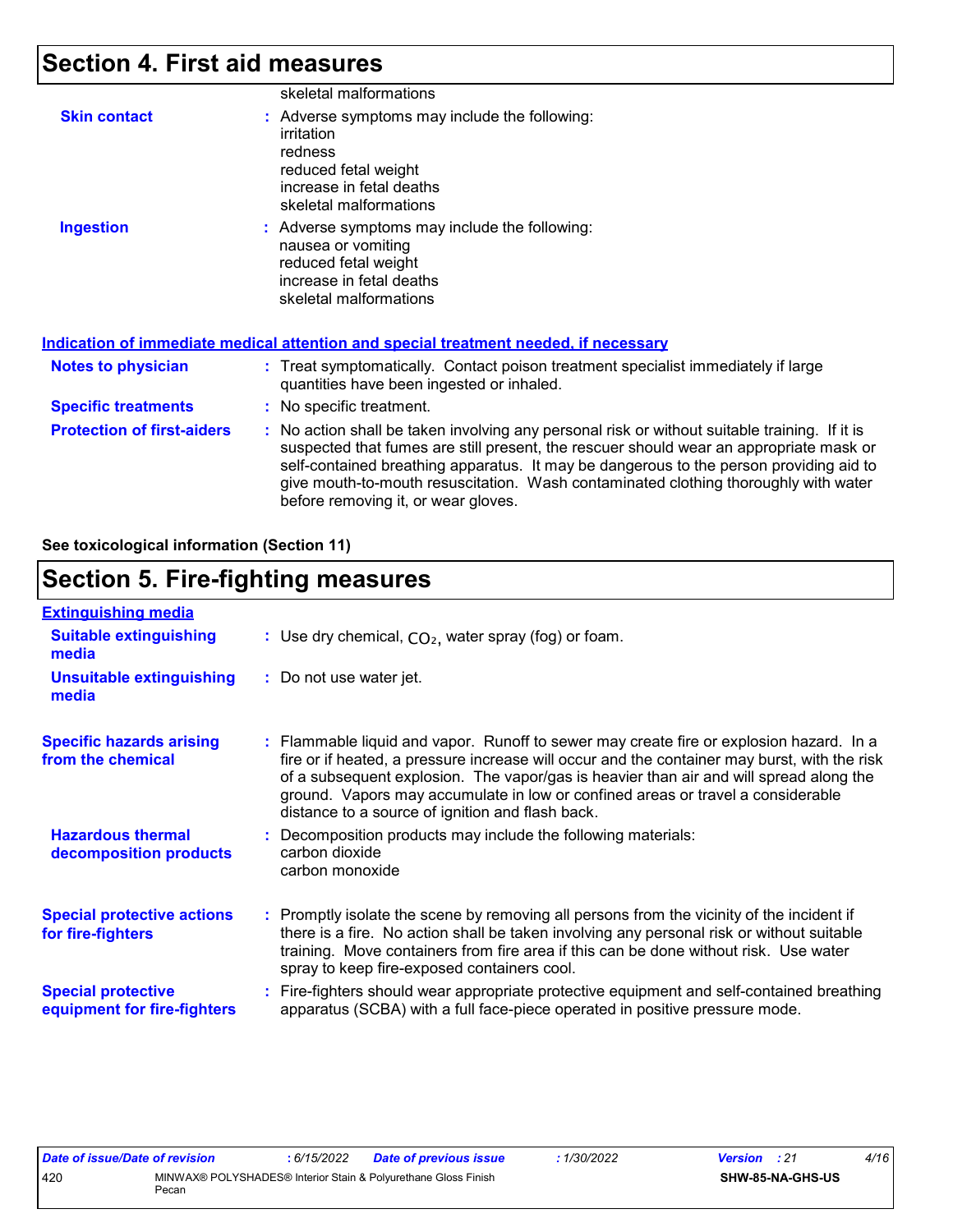## **Section 6. Accidental release measures**

|                                                              | Personal precautions, protective equipment and emergency procedures                                                                                                                                                                                                                                                                                                                                                                                                                             |
|--------------------------------------------------------------|-------------------------------------------------------------------------------------------------------------------------------------------------------------------------------------------------------------------------------------------------------------------------------------------------------------------------------------------------------------------------------------------------------------------------------------------------------------------------------------------------|
| For non-emergency<br>personnel                               | : No action shall be taken involving any personal risk or without suitable training.<br>Evacuate surrounding areas. Keep unnecessary and unprotected personnel from<br>entering. Do not touch or walk through spilled material. Shut off all ignition sources.<br>No flares, smoking or flames in hazard area. Avoid breathing vapor or mist. Provide<br>adequate ventilation. Wear appropriate respirator when ventilation is inadequate. Put<br>on appropriate personal protective equipment. |
| For emergency responders                                     | : If specialized clothing is required to deal with the spillage, take note of any information in<br>Section 8 on suitable and unsuitable materials. See also the information in "For non-<br>emergency personnel".                                                                                                                                                                                                                                                                              |
| <b>Environmental precautions</b>                             | : Avoid dispersal of spilled material and runoff and contact with soil, waterways, drains<br>and sewers. Inform the relevant authorities if the product has caused environmental<br>pollution (sewers, waterways, soil or air).                                                                                                                                                                                                                                                                 |
| <b>Methods and materials for containment and cleaning up</b> |                                                                                                                                                                                                                                                                                                                                                                                                                                                                                                 |
| <b>Small spill</b>                                           | : Stop leak if without risk. Move containers from spill area. Use spark-proof tools and<br>explosion-proof equipment. Dilute with water and mop up if water-soluble. Alternatively,<br>or if water-insoluble, absorb with an inert dry material and place in an appropriate waste                                                                                                                                                                                                               |
|                                                              | disposal container. Dispose of via a licensed waste disposal contractor.                                                                                                                                                                                                                                                                                                                                                                                                                        |

## **Section 7. Handling and storage**

#### **Precautions for safe handling**

| <b>Protective measures</b>                       | : Put on appropriate personal protective equipment (see Section 8). Persons with a<br>history of skin sensitization problems should not be employed in any process in which<br>this product is used. Avoid exposure - obtain special instructions before use. Avoid<br>exposure during pregnancy. Do not handle until all safety precautions have been read<br>and understood. Do not get in eyes or on skin or clothing. Do not breathe vapor or mist.<br>Do not swallow. Use only with adequate ventilation. Wear appropriate respirator when<br>ventilation is inadequate. Do not enter storage areas and confined spaces unless<br>adequately ventilated. Keep in the original container or an approved alternative made<br>from a compatible material, kept tightly closed when not in use. Store and use away<br>from heat, sparks, open flame or any other ignition source. Use explosion-proof<br>electrical (ventilating, lighting and material handling) equipment. Use only non-sparking<br>tools. Take precautionary measures against electrostatic discharges. Empty containers<br>retain product residue and can be hazardous. Do not reuse container. |
|--------------------------------------------------|----------------------------------------------------------------------------------------------------------------------------------------------------------------------------------------------------------------------------------------------------------------------------------------------------------------------------------------------------------------------------------------------------------------------------------------------------------------------------------------------------------------------------------------------------------------------------------------------------------------------------------------------------------------------------------------------------------------------------------------------------------------------------------------------------------------------------------------------------------------------------------------------------------------------------------------------------------------------------------------------------------------------------------------------------------------------------------------------------------------------------------------------------------------------|
| <b>Advice on general</b><br>occupational hygiene | : Eating, drinking and smoking should be prohibited in areas where this material is<br>handled, stored and processed. Workers should wash hands and face before eating,<br>drinking and smoking. Remove contaminated clothing and protective equipment before                                                                                                                                                                                                                                                                                                                                                                                                                                                                                                                                                                                                                                                                                                                                                                                                                                                                                                        |

measures.

entering eating areas. See also Section 8 for additional information on hygiene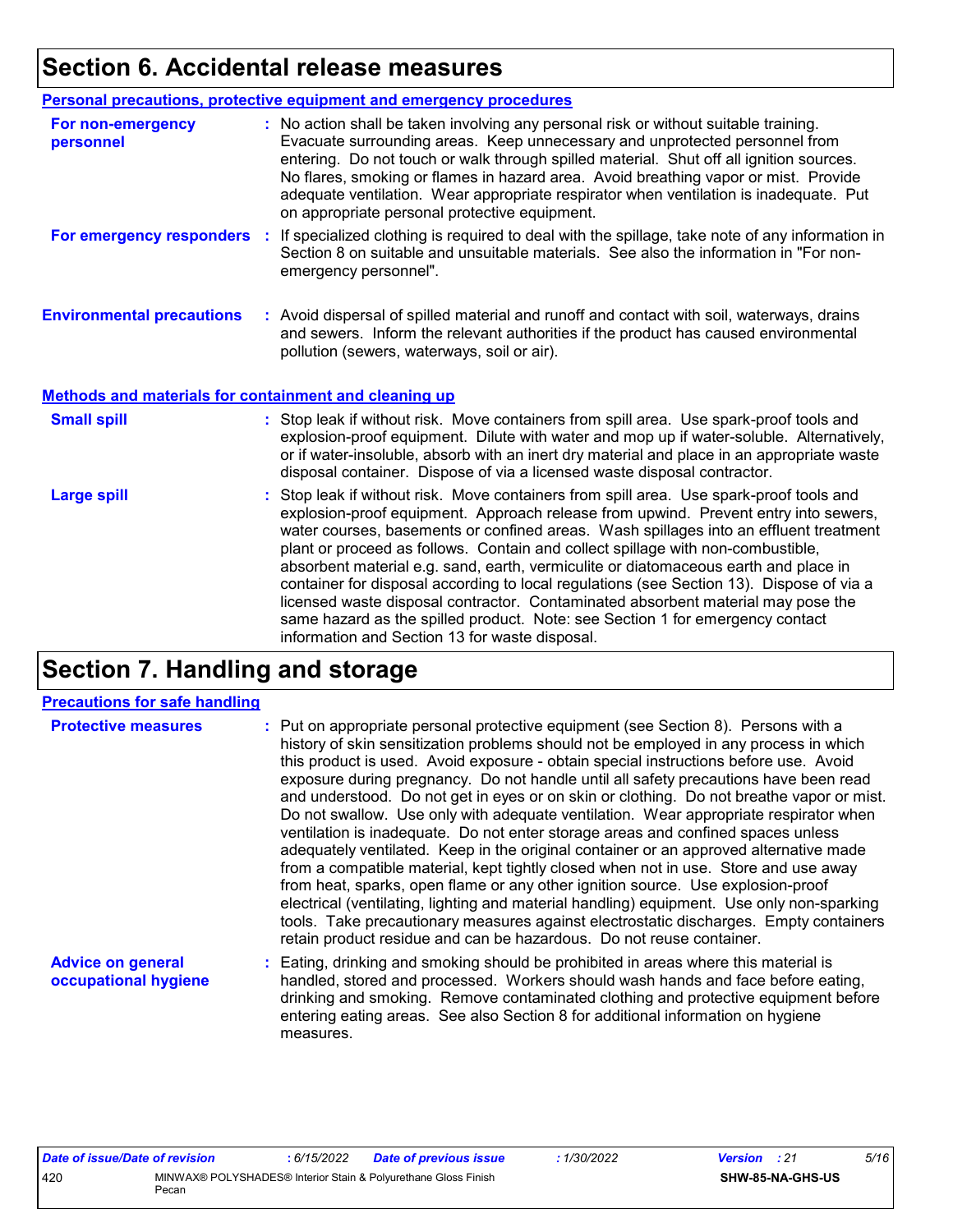## **Section 7. Handling and storage**

| <b>Conditions for safe storage,</b> | : Store in accordance with local regulations. Store in a segregated and approved area.        |
|-------------------------------------|-----------------------------------------------------------------------------------------------|
| including any                       | Store in original container protected from direct sunlight in a dry, cool and well-ventilated |
| <b>incompatibilities</b>            | area, away from incompatible materials (see Section 10) and food and drink. Store             |
|                                     | locked up. Eliminate all ignition sources. Separate from oxidizing materials. Keep            |
|                                     | container tightly closed and sealed until ready for use. Containers that have been            |
|                                     | opened must be carefully resealed and kept upright to prevent leakage. Do not store in        |
|                                     | unlabeled containers. Use appropriate containment to avoid environmental                      |
|                                     | contamination. See Section 10 for incompatible materials before handling or use.              |

## **Section 8. Exposure controls/personal protection**

#### **Control parameters**

**Occupational exposure limits (OSHA United States)**

| <b>Ingredient name</b>                                        | CAS#                  | <b>Exposure limits</b>                                                                                                                                                                                                                                                                                                                                            |
|---------------------------------------------------------------|-----------------------|-------------------------------------------------------------------------------------------------------------------------------------------------------------------------------------------------------------------------------------------------------------------------------------------------------------------------------------------------------------------|
| Light Aliphatic Hydrocarbon                                   | 64742-47-8            | ACGIH TLV (United States, 1/2021).<br>Absorbed through skin.<br>TWA: 200 mg/m <sup>3</sup> , (as total hydrocarbon<br>vapor) 8 hours.                                                                                                                                                                                                                             |
| Light Aliphatic Hydrocarbon                                   | 64742-47-8            | ACGIH TLV (United States, 1/2021).<br>Absorbed through skin.<br>TWA: 200 mg/m <sup>3</sup> , (as total hydrocarbon<br>vapor) 8 hours.                                                                                                                                                                                                                             |
| Zirconium 2-Ethylhexanoate                                    | 22464-99-9            | ACGIH TLV (United States, 1/2021).<br>TWA: $5 \text{ mg/m}^3$ , (as Zr) 8 hours.<br>STEL: 10 mg/m <sup>3</sup> , (as Zr) 15 minutes.<br>NIOSH REL (United States, 10/2020).<br>TWA: $5 \text{ mg/m}^3$ , (as Zr) 10 hours.<br>STEL: 10 mg/m <sup>3</sup> , (as Zr) 15 minutes.<br>OSHA PEL (United States, 5/2018).<br>TWA: $5 \text{ mg/m}^3$ , (as Zr) 8 hours. |
| Mineral Spirits (Odorless)                                    | 64742-47-8            | ACGIH TLV (United States, 1/2021).<br>Absorbed through skin.<br>TWA: 200 mg/m <sup>3</sup> , (as total hydrocarbon<br>vapor) 8 hours.                                                                                                                                                                                                                             |
| Med. Aliphatic Hydrocarbon Solvent                            | 64742-88-7            | OSHA PEL (United States, 5/2018).<br>TWA: 100 ppm 8 hours.<br>TWA: $400 \text{ mg/m}^3$ 8 hours.                                                                                                                                                                                                                                                                  |
| Hydrotreated Heavy Petroleum Naphtha<br>Methyl Ethyl Ketoxime | 64742-48-9<br>96-29-7 | None.<br>OARS WEEL (United States, 1/2021). Skin<br>sensitizer.<br>TWA: 10 ppm 8 hours.                                                                                                                                                                                                                                                                           |

#### **Occupational exposure limits (Canada)**

| <b>Ingredient name</b>                                                         |                                                   |            | CAS#                          | <b>Exposure limits</b> |                                                                                                              |                                                                                                                                                                                                                                                                                                                                                 |      |
|--------------------------------------------------------------------------------|---------------------------------------------------|------------|-------------------------------|------------------------|--------------------------------------------------------------------------------------------------------------|-------------------------------------------------------------------------------------------------------------------------------------------------------------------------------------------------------------------------------------------------------------------------------------------------------------------------------------------------|------|
|                                                                                | Petroleum refining, hydrotreated light distillate |            |                               | 64742-47-8             | vapour) 8 hours.<br>Absorbed through skin.<br>vapour) 8 hours.<br>Absorbed through skin.<br>vapour) 8 hours. | <b>CA British Columbia Provincial (Canada,</b><br>6/2021). Absorbed through skin.<br>TWA: 200 mg/m <sup>3</sup> , (as total hydrocarbon<br>CA Alberta Provincial (Canada, 6/2018).<br>8 hrs OEL: 200 mg/m <sup>3</sup> , (as total hydrocarbon<br>CA Ontario Provincial (Canada, 6/2019).<br>TWA: 200 mg/m <sup>3</sup> , (as total hydrocarbon |      |
| Date of issue/Date of revision                                                 |                                                   | :6/15/2022 | <b>Date of previous issue</b> |                        | :1/30/2022                                                                                                   | <b>Version</b> : 21                                                                                                                                                                                                                                                                                                                             | 6/16 |
| MINWAX® POLYSHADES® Interior Stain & Polyurethane Gloss Finish<br>420<br>Pecan |                                                   |            |                               |                        | SHW-85-NA-GHS-US                                                                                             |                                                                                                                                                                                                                                                                                                                                                 |      |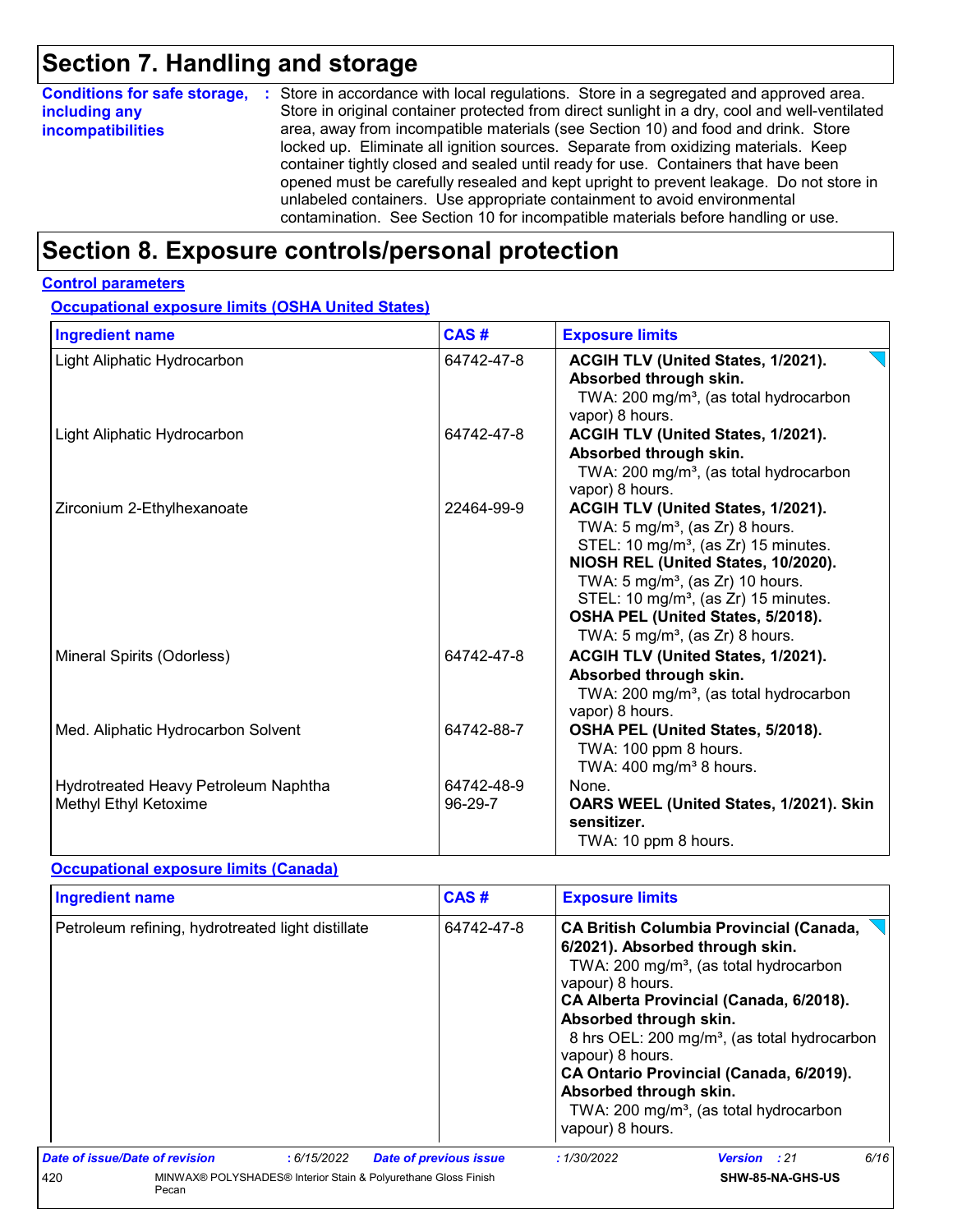#### **Section 8. Exposure controls/personal protection** Petroleum refining, hydrotreated light distillate 64742-47-8 **CA British Columbia Provincial (Canada, 6/2021). Absorbed through skin.** TWA: 200 mg/m<sup>3</sup>, (as total hydrocarbon vapour) 8 hours. **CA Alberta Provincial (Canada, 6/2018). Absorbed through skin.** 8 hrs OEL: 200 mg/m<sup>3</sup>, (as total hydrocarbon vapour) 8 hours. **CA Ontario Provincial (Canada, 6/2019). Absorbed through skin.** TWA: 200 mg/m<sup>3</sup>, (as total hydrocarbon vapour) 8 hours. Zirconium 2-Ethylhexanoate 22464-99-9 **CA Alberta Provincial (Canada, 6/2018).** 8 hrs OEL:  $5 \text{ mg/m}^3$ , (as Zr) 8 hours. 15 min OEL:  $10 \text{ mg/m}^3$ , (as Zr) 15 minutes. **CA British Columbia Provincial (Canada, 6/2021).** TWA:  $5 \text{ mg/m}^3$ , (as Zr) 8 hours. STEL: 10 mg/m<sup>3</sup>, (as Zr) 15 minutes. **CA Quebec Provincial (Canada, 6/2021).** TWAEV:  $5 \text{ mg/m}^3$ , (as Zr) 8 hours. STEV: 10 mg/m<sup>3</sup>, (as Zr) 15 minutes. **CA Ontario Provincial (Canada, 6/2019).** STEL:  $10 \text{ mg/m}^3$ , (as Zr) 15 minutes. TWA:  $5 \text{ mg/m}^3$ , (as Zr) 8 hours. Petroleum refining, hydrotreated light distillate 64742-47-8 **CA British Columbia Provincial (Canada, 6/2021). Absorbed through skin.** TWA: 200 mg/m<sup>3</sup>, (as total hydrocarbon vapour) 8 hours. **CA Alberta Provincial (Canada, 6/2018). Absorbed through skin.** 8 hrs OEL: 200 mg/m<sup>3</sup>, (as total hydrocarbon vapour) 8 hours. **CA Ontario Provincial (Canada, 6/2019). Absorbed through skin.** TWA: 200 mg/m<sup>3</sup>, (as total hydrocarbon vapour) 8 hours. Methyl Ethyl Ketoxime **Company of Company 196-29-7 OARS WEEL (United States, 1/2021). Skin sensitizer.**

#### **Occupational exposure limits (Mexico)**

|                                    | CAS#       | <b>Exposure limits</b>                                                                                                                |
|------------------------------------|------------|---------------------------------------------------------------------------------------------------------------------------------------|
| Light Aliphatic Hydrocarbon        | 64742-47-8 | ACGIH TLV (United States, 1/2021).<br>Absorbed through skin.<br>TWA: 200 mg/m <sup>3</sup> , (as total hydrocarbon<br>vapor) 8 hours. |
| <b>Light Aliphatic Hydrocarbon</b> | 64742-47-8 | ACGIH TLV (United States, 1/2021).<br>Absorbed through skin.<br>TWA: 200 mg/m <sup>3</sup> , (as total hydrocarbon<br>vapor) 8 hours. |
| Zirconium 2-Ethylhexanoate         | 22464-99-9 | NOM-010-STPS-2014 (Mexico, 4/2016).<br>TWA: $5 \text{ mg/m}^3$ , (as Zr) 8 hours.<br>STEL: 10 mg/m <sup>3</sup> , (as Zr) 15 minutes. |

TWA: 10 ppm 8 hours.

| Date of issue/Date of revision |       | 6/15/2022 | <b>Date of previous issue</b>                                  | <i>1/30/2022</i> | <b>Version</b> : 21 |                         | 7/16 |
|--------------------------------|-------|-----------|----------------------------------------------------------------|------------------|---------------------|-------------------------|------|
| 420                            | Pecan |           | MINWAX® POLYSHADES® Interior Stain & Polyurethane Gloss Finish |                  |                     | <b>SHW-85-NA-GHS-US</b> |      |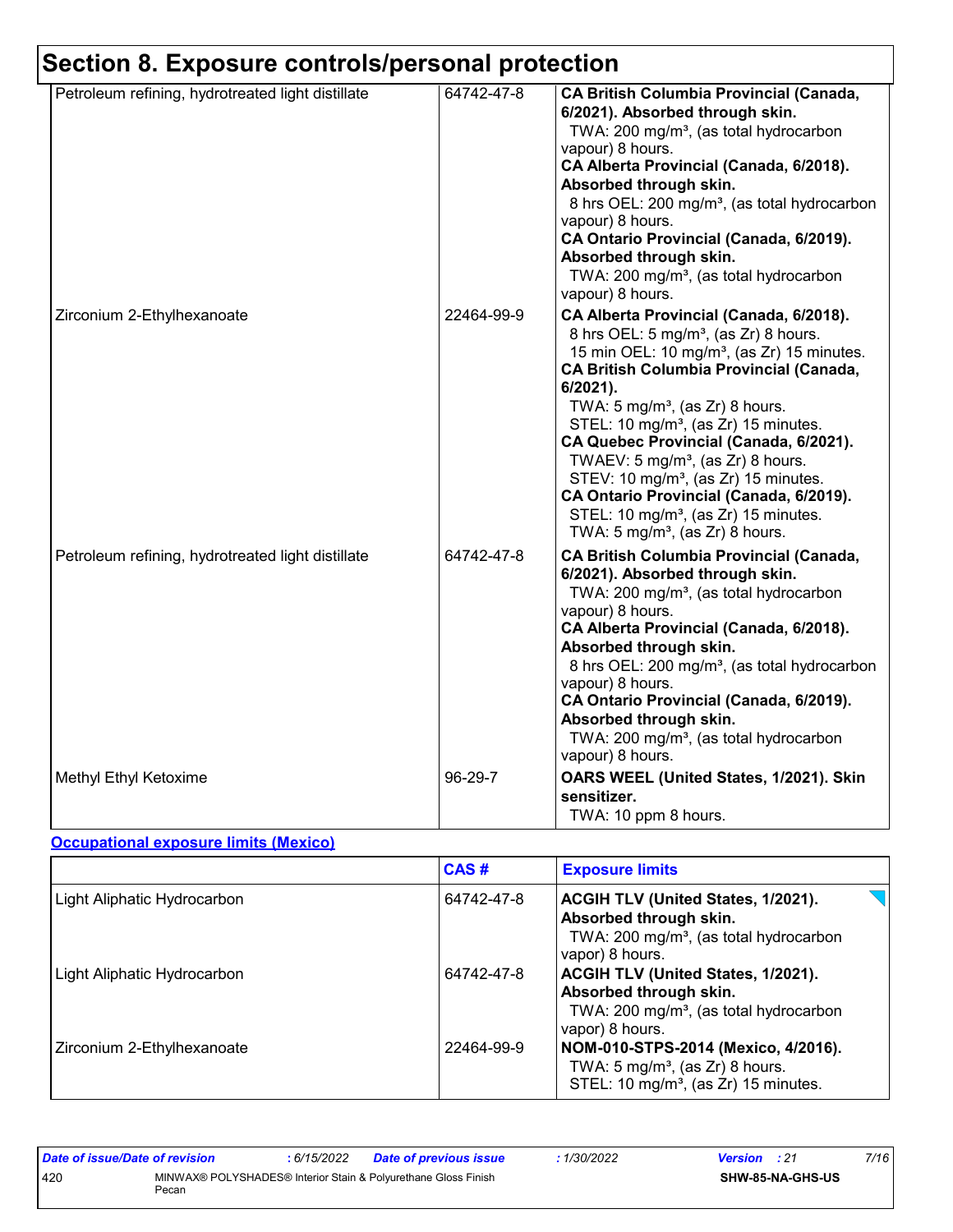## **Section 8. Exposure controls/personal protection**

| <b>Appropriate engineering</b><br>controls       | : Use only with adequate ventilation. Use process enclosures, local exhaust ventilation or<br>other engineering controls to keep worker exposure to airborne contaminants below any<br>recommended or statutory limits. The engineering controls also need to keep gas,<br>vapor or dust concentrations below any lower explosive limits. Use explosion-proof<br>ventilation equipment.                                                                                                                                                                                                                              |
|--------------------------------------------------|----------------------------------------------------------------------------------------------------------------------------------------------------------------------------------------------------------------------------------------------------------------------------------------------------------------------------------------------------------------------------------------------------------------------------------------------------------------------------------------------------------------------------------------------------------------------------------------------------------------------|
| <b>Environmental exposure</b><br><b>controls</b> | Emissions from ventilation or work process equipment should be checked to ensure<br>they comply with the requirements of environmental protection legislation. In some<br>cases, fume scrubbers, filters or engineering modifications to the process equipment<br>will be necessary to reduce emissions to acceptable levels.                                                                                                                                                                                                                                                                                        |
| <b>Individual protection measures</b>            |                                                                                                                                                                                                                                                                                                                                                                                                                                                                                                                                                                                                                      |
| <b>Hygiene measures</b>                          | : Wash hands, forearms and face thoroughly after handling chemical products, before<br>eating, smoking and using the lavatory and at the end of the working period.<br>Appropriate techniques should be used to remove potentially contaminated clothing.<br>Contaminated work clothing should not be allowed out of the workplace. Wash<br>contaminated clothing before reusing. Ensure that eyewash stations and safety<br>showers are close to the workstation location.                                                                                                                                          |
| <b>Eye/face protection</b>                       | Safety eyewear complying with an approved standard should be used when a risk<br>assessment indicates this is necessary to avoid exposure to liquid splashes, mists,<br>gases or dusts. If contact is possible, the following protection should be worn, unless<br>the assessment indicates a higher degree of protection: safety glasses with side-<br>shields.                                                                                                                                                                                                                                                     |
| <b>Skin protection</b>                           |                                                                                                                                                                                                                                                                                                                                                                                                                                                                                                                                                                                                                      |
| <b>Hand protection</b>                           | Chemical-resistant, impervious gloves complying with an approved standard should be<br>worn at all times when handling chemical products if a risk assessment indicates this is<br>necessary. Considering the parameters specified by the glove manufacturer, check<br>during use that the gloves are still retaining their protective properties. It should be<br>noted that the time to breakthrough for any glove material may be different for different<br>glove manufacturers. In the case of mixtures, consisting of several substances, the<br>protection time of the gloves cannot be accurately estimated. |
| <b>Body protection</b>                           | Personal protective equipment for the body should be selected based on the task being<br>performed and the risks involved and should be approved by a specialist before<br>handling this product. When there is a risk of ignition from static electricity, wear anti-<br>static protective clothing. For the greatest protection from static discharges, clothing<br>should include anti-static overalls, boots and gloves.                                                                                                                                                                                         |
| <b>Other skin protection</b>                     | Appropriate footwear and any additional skin protection measures should be selected<br>based on the task being performed and the risks involved and should be approved by a<br>specialist before handling this product.                                                                                                                                                                                                                                                                                                                                                                                              |
| <b>Respiratory protection</b>                    | Based on the hazard and potential for exposure, select a respirator that meets the<br>appropriate standard or certification. Respirators must be used according to a<br>respiratory protection program to ensure proper fitting, training, and other important<br>aspects of use.                                                                                                                                                                                                                                                                                                                                    |
|                                                  |                                                                                                                                                                                                                                                                                                                                                                                                                                                                                                                                                                                                                      |

## **Section 9. Physical and chemical properties**

The conditions of measurement of all properties are at standard temperature and pressure unless otherwise indicated.

| <b>Appearance</b>                   |                   |
|-------------------------------------|-------------------|
| <b>Physical state</b>               | $:$ Liquid.       |
| <b>Color</b>                        | : Not available.  |
| <b>Odor</b>                         | : Not available.  |
| <b>Odor threshold</b>               | : Not available.  |
| рH                                  | : Not applicable. |
| <b>Melting point/freezing point</b> | : Not available.  |

| Date of issue/Date of revision |       | : 6/15/2022 | <b>Date of previous issue</b>                                  | 1/30/2022 | <b>Version</b> : 21 |                  | 8/16 |
|--------------------------------|-------|-------------|----------------------------------------------------------------|-----------|---------------------|------------------|------|
| 420                            | Pecan |             | MINWAX® POLYSHADES® Interior Stain & Polyurethane Gloss Finish |           |                     | SHW-85-NA-GHS-US |      |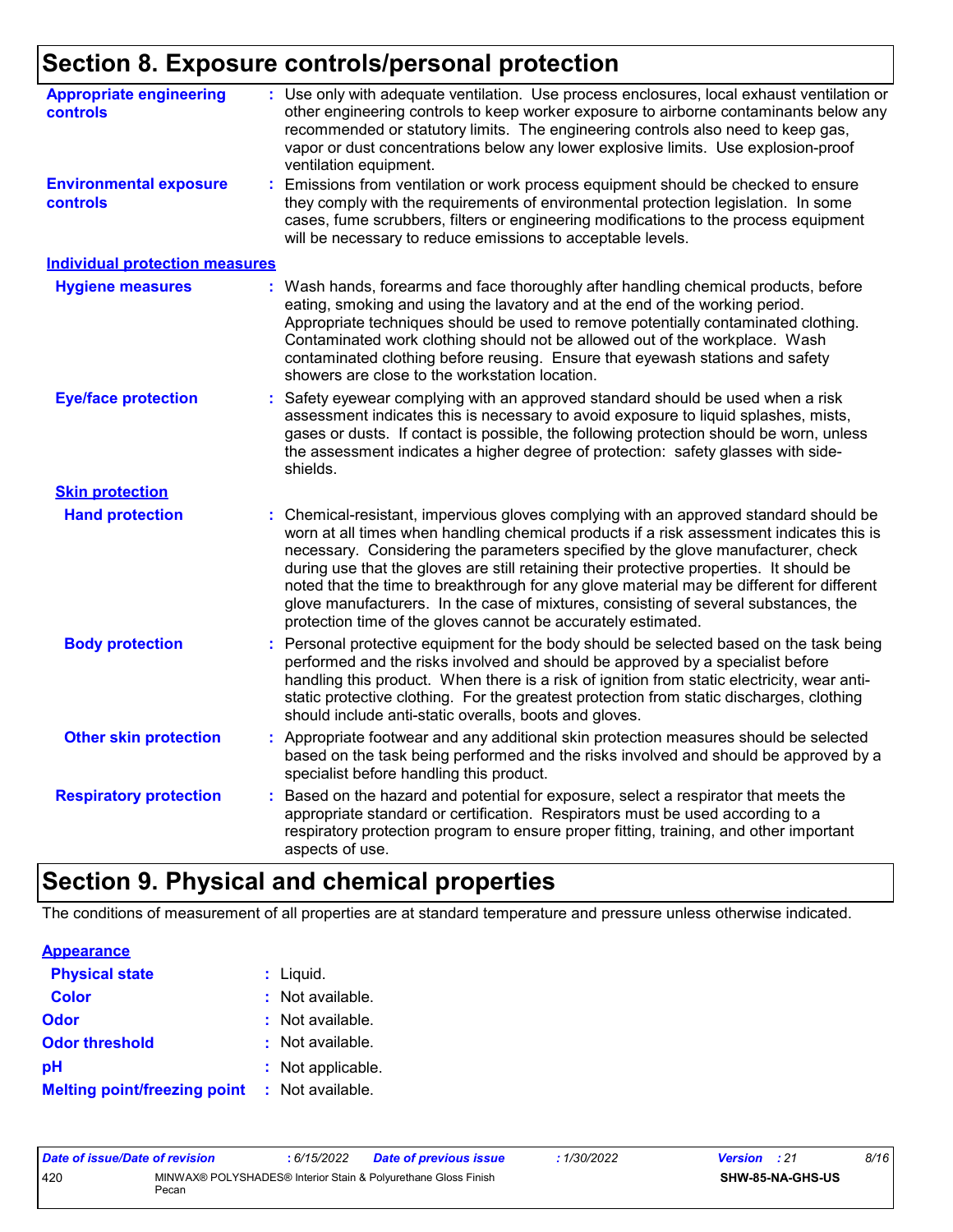## **Section 9. Physical and chemical properties**

| <b>Boiling point, initial boiling</b><br>point, and boiling range | : $148^{\circ}$ C (298.4 $^{\circ}$ F)                         |
|-------------------------------------------------------------------|----------------------------------------------------------------|
| <b>Flash point</b>                                                | : Closed cup: 40°C (104°F) [Pensky-Martens Closed Cup]         |
| <b>Evaporation rate</b>                                           | $\therefore$ 0.13 (butyl acetate = 1)                          |
| <b>Flammability</b>                                               | : Not available.                                               |
| Lower and upper explosion<br>limit/flammability limit             | : Lower: $0.7\%$<br>Upper: 7%                                  |
| <b>Vapor pressure</b>                                             | $: 0.25$ kPa (1.9 mm Hg)                                       |
| <b>Relative vapor density</b>                                     | : 5 [Air = 1]                                                  |
| <b>Relative density</b>                                           | : 0.9                                                          |
| <b>Solubility</b>                                                 | : Not available.                                               |
| <b>Partition coefficient: n-</b><br>octanol/water                 | : Not applicable.                                              |
| <b>Auto-ignition temperature</b>                                  | : Not available.                                               |
| <b>Decomposition temperature</b>                                  | : Not available.                                               |
| <b>Viscosity</b>                                                  | Kinematic (40°C (104°F)): <20.5 mm <sup>2</sup> /s (<20.5 cSt) |
| <b>Molecular weight</b>                                           | Not applicable.                                                |
| <b>Aerosol product</b>                                            |                                                                |
| <b>Heat of combustion</b>                                         | : $20.335$ kJ/g                                                |

## **Section 10. Stability and reactivity**

| <b>Reactivity</b>                                   | : No specific test data related to reactivity available for this product or its ingredients.                                                                                                                                               |  |
|-----------------------------------------------------|--------------------------------------------------------------------------------------------------------------------------------------------------------------------------------------------------------------------------------------------|--|
| <b>Chemical stability</b>                           | : The product is stable.                                                                                                                                                                                                                   |  |
| <b>Possibility of hazardous</b><br><b>reactions</b> | : Under normal conditions of storage and use, hazardous reactions will not occur.                                                                                                                                                          |  |
| <b>Conditions to avoid</b>                          | : Avoid all possible sources of ignition (spark or flame). Do not pressurize, cut, weld,<br>braze, solder, drill, grind or expose containers to heat or sources of ignition. Do not<br>allow vapor to accumulate in low or confined areas. |  |
| <b>Incompatible materials</b>                       | : Reactive or incompatible with the following materials:<br>oxidizing materials                                                                                                                                                            |  |
| <b>Hazardous decomposition</b><br>products          | : Under normal conditions of storage and use, hazardous decomposition products should<br>not be produced.                                                                                                                                  |  |

### **Section 11. Toxicological information**

#### **Information on toxicological effects**

#### **Acute toxicity**

| <b>Product/ingredient name</b> | <b>Result</b>                | <b>Species</b> | <b>Dose</b>              | <b>Exposure</b> |
|--------------------------------|------------------------------|----------------|--------------------------|-----------------|
| Zirconium 2-Ethylhexanoate     | ILD50 Dermal                 | Rabbit         | >5 g/kg                  |                 |
|                                | LD50 Oral                    | Rat            | $>5$ g/kg                |                 |
| Hydrotreated Heavy             | <b>LC50 Inhalation Vapor</b> | Rat            | $8500$ mg/m <sup>3</sup> | l4 hours        |
| Petroleum Naphtha              |                              |                |                          |                 |
|                                | LD50 Oral                    | Rat            | $>6$ g/kg                |                 |
| Methyl Ethyl Ketoxime          | LD50 Oral                    | Rat            | 930 mg/kg                |                 |

| Date of issue/Date of revision |                                                                         | : 6/15/2022 | <b>Date of previous issue</b> | : 1/30/2022 | <b>Version</b> : 21 |                         | 9/16 |
|--------------------------------|-------------------------------------------------------------------------|-------------|-------------------------------|-------------|---------------------|-------------------------|------|
| 420                            | MINWAX® POLYSHADES® Interior Stain & Polyurethane Gloss Finish<br>Pecan |             |                               |             |                     | <b>SHW-85-NA-GHS-US</b> |      |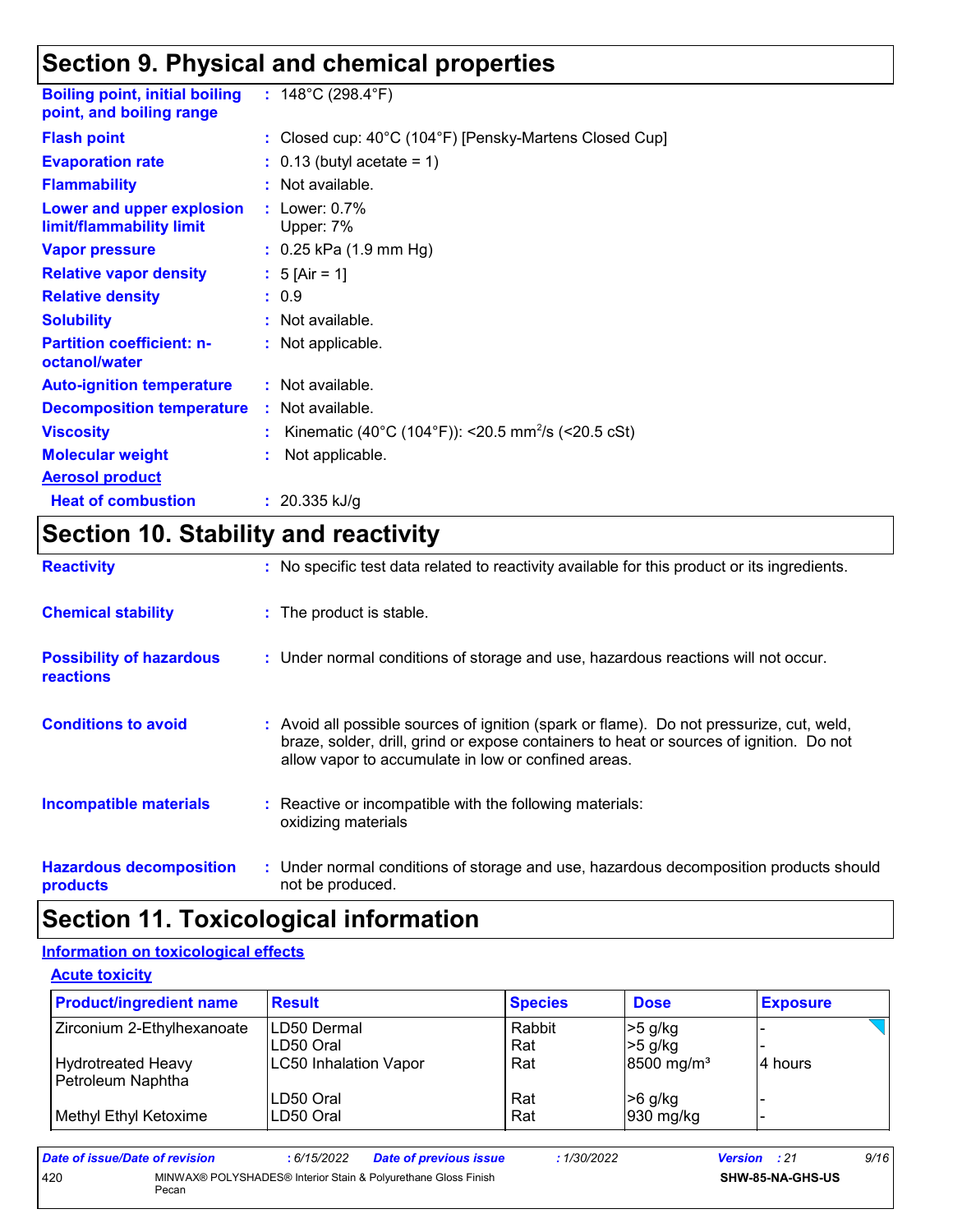## **Section 11. Toxicological information**

#### **Irritation/Corrosion**

| <b>Product/ingredient name</b> | <b>Result</b>           | <b>Species</b> | <b>Score</b> | <b>Exposure</b> | <b>Observation</b> |
|--------------------------------|-------------------------|----------------|--------------|-----------------|--------------------|
| Methyl Ethyl Ketoxime          | IEves - Severe irritant | Rabbit         |              | 100 uL          |                    |

#### **Sensitization**

Not available.

#### **Mutagenicity**

Not available.

#### **Carcinogenicity**

Not available.

#### **Reproductive toxicity**

Not available.

#### **Teratogenicity**

Not available.

#### **Specific target organ toxicity (single exposure)**

| <b>Name</b>                          | <b>Category</b> | <b>Route of</b><br>exposure | <b>Target organs</b>            |
|--------------------------------------|-----------------|-----------------------------|---------------------------------|
| Light Aliphatic Hydrocarbon          | Category 3      |                             | Respiratory tract<br>irritation |
|                                      | Category 3      |                             | Narcotic effects                |
| Light Aliphatic Hydrocarbon          | Category 3      |                             | Respiratory tract<br>irritation |
|                                      | Category 3      |                             | Narcotic effects                |
| Mineral Spirits (Odorless)           | Category 3      |                             | Respiratory tract<br>irritation |
|                                      | Category 3      |                             | Narcotic effects                |
| Med. Aliphatic Hydrocarbon Solvent   | Category 3      |                             | Respiratory tract<br>irritation |
|                                      | Category 3      |                             | Narcotic effects                |
| Hydrotreated Heavy Petroleum Naphtha | Category 3      |                             | Respiratory tract<br>irritation |
|                                      | Category 3      |                             | Narcotic effects                |
| Methyl Ethyl Ketoxime                | Category 1      |                             | upper respiratory<br>tract      |
|                                      | Category 3      |                             | Narcotic effects                |

#### **Specific target organ toxicity (repeated exposure)**

| <b>Name</b>                          | <b>Category</b> | <b>Route of</b><br>exposure | <b>Target organs</b> |
|--------------------------------------|-----------------|-----------------------------|----------------------|
| Light Aliphatic Hydrocarbon          | Category 2      |                             |                      |
| Light Aliphatic Hydrocarbon          | Category 2      |                             |                      |
| Mineral Spirits (Odorless)           | Category 2      |                             |                      |
| Med. Aliphatic Hydrocarbon Solvent   | Category 1      |                             |                      |
| Hydrotreated Heavy Petroleum Naphtha | Category 2      |                             |                      |
| Methyl Ethyl Ketoxime                | Category 2      |                             | blood system         |

#### **Aspiration hazard**

| Date of issue/Date of revision |       | : 6/15/2022 | <b>Date of previous issue</b>                                  | 1/30/2022 | <b>Version</b> : 21 |                  | 10/16 |
|--------------------------------|-------|-------------|----------------------------------------------------------------|-----------|---------------------|------------------|-------|
| 420                            | Pecan |             | MINWAX® POLYSHADES® Interior Stain & Polyurethane Gloss Finish |           |                     | SHW-85-NA-GHS-US |       |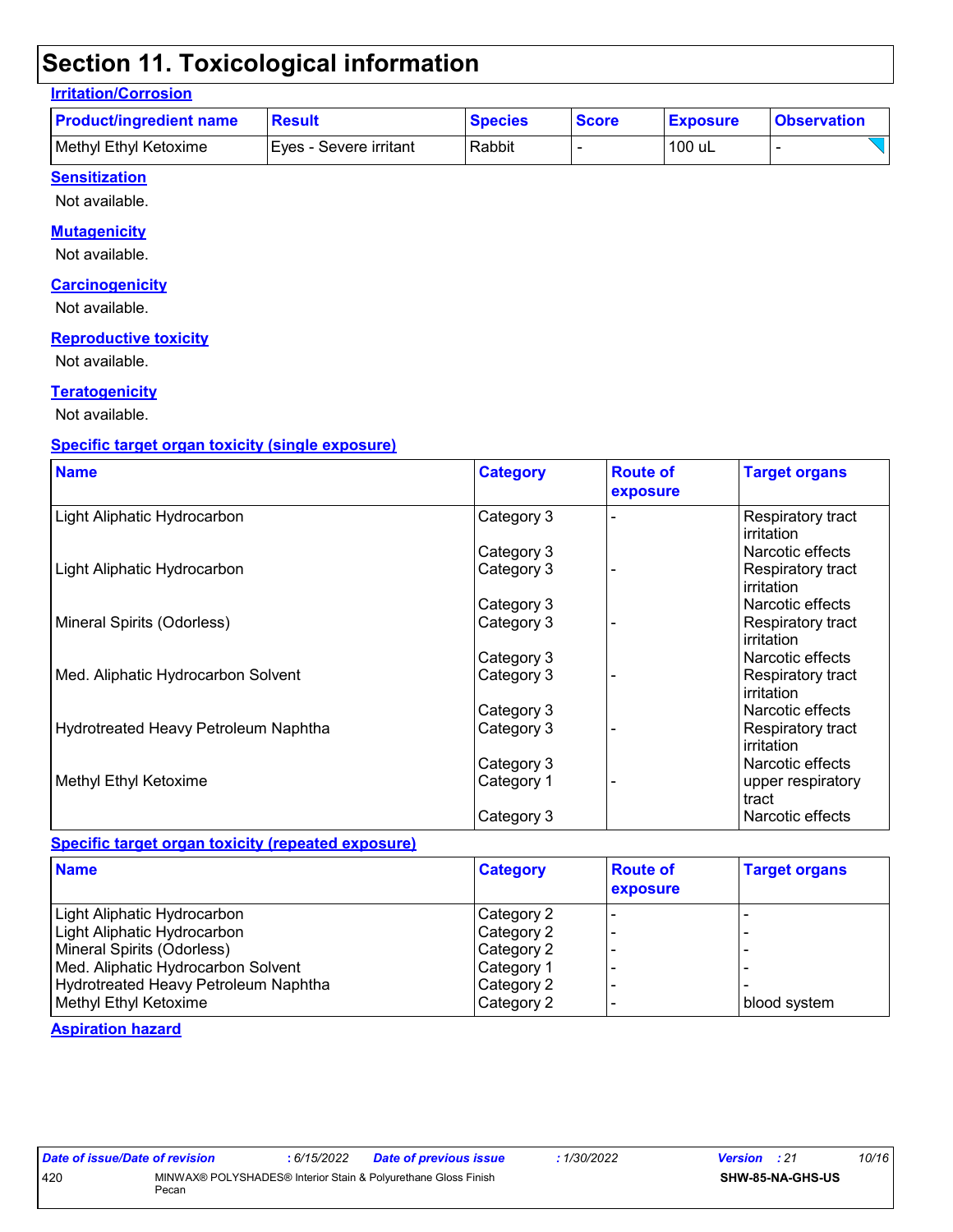## **Section 11. Toxicological information**

| <b>Name</b>                          | <b>Result</b>                         |
|--------------------------------------|---------------------------------------|
| Light Aliphatic Hydrocarbon          | <b>ASPIRATION HAZARD - Category 1</b> |
| Light Aliphatic Hydrocarbon          | <b>ASPIRATION HAZARD - Category 1</b> |
| Mineral Spirits (Odorless)           | <b>ASPIRATION HAZARD - Category 1</b> |
| Med. Aliphatic Hydrocarbon Solvent   | <b>ASPIRATION HAZARD - Category 1</b> |
| Hydrotreated Heavy Petroleum Naphtha | <b>ASPIRATION HAZARD - Category 1</b> |

| <b>Information on the likely</b><br>routes of exposure | : Not available.                                                                                                             |
|--------------------------------------------------------|------------------------------------------------------------------------------------------------------------------------------|
| <b>Potential acute health effects</b>                  |                                                                                                                              |
| Eye contact                                            | : No known significant effects or critical hazards.                                                                          |
| <b>Inhalation</b>                                      | : Can cause central nervous system (CNS) depression. May cause drowsiness or<br>dizziness. May cause respiratory irritation. |
| <b>Skin contact</b>                                    | : May cause an allergic skin reaction.                                                                                       |
| <b>Ingestion</b>                                       | : Can cause central nervous system (CNS) depression. May be fatal if swallowed and                                           |

#### **Symptoms related to the physical, chemical and toxicological characteristics**

enters airways.

| <b>Eye contact</b>  | : No specific data.                                                                                                                                                                                                                                                     |
|---------------------|-------------------------------------------------------------------------------------------------------------------------------------------------------------------------------------------------------------------------------------------------------------------------|
| <b>Inhalation</b>   | : Adverse symptoms may include the following:<br>respiratory tract irritation<br>coughing<br>nausea or vomiting<br>headache<br>drowsiness/fatigue<br>dizziness/vertigo<br>unconsciousness<br>reduced fetal weight<br>increase in fetal deaths<br>skeletal malformations |
| <b>Skin contact</b> | : Adverse symptoms may include the following:<br>irritation<br>redness<br>reduced fetal weight<br>increase in fetal deaths<br>skeletal malformations                                                                                                                    |
| <b>Ingestion</b>    | : Adverse symptoms may include the following:<br>nausea or vomiting<br>reduced fetal weight<br>increase in fetal deaths<br>skeletal malformations                                                                                                                       |

|                                                               | Delayed and immediate effects and also chronic effects from short and long term exposure |
|---------------------------------------------------------------|------------------------------------------------------------------------------------------|
| <b>Short term exposure</b>                                    |                                                                                          |
| <b>Potential immediate : Not available.</b><br><b>effects</b> |                                                                                          |
| <b>Potential delayed effects : Not available.</b>             |                                                                                          |
| <b>Long term exposure</b>                                     |                                                                                          |
| <b>Potential immediate : Not available.</b><br><b>effects</b> |                                                                                          |
| <b>Potential delayed effects : Not available.</b>             |                                                                                          |
| <b>Potential chronic health effects</b>                       |                                                                                          |

| Date of issue/Date of revision                                                 |  | : 6/15/2022 | <b>Date of previous issue</b> | 1/30/2022 | <b>Version</b> : 21 | 11/16 |
|--------------------------------------------------------------------------------|--|-------------|-------------------------------|-----------|---------------------|-------|
| 420<br>MINWAX® POLYSHADES® Interior Stain & Polyurethane Gloss Finish<br>Pecan |  |             | <b>SHW-85-NA-GHS-US</b>       |           |                     |       |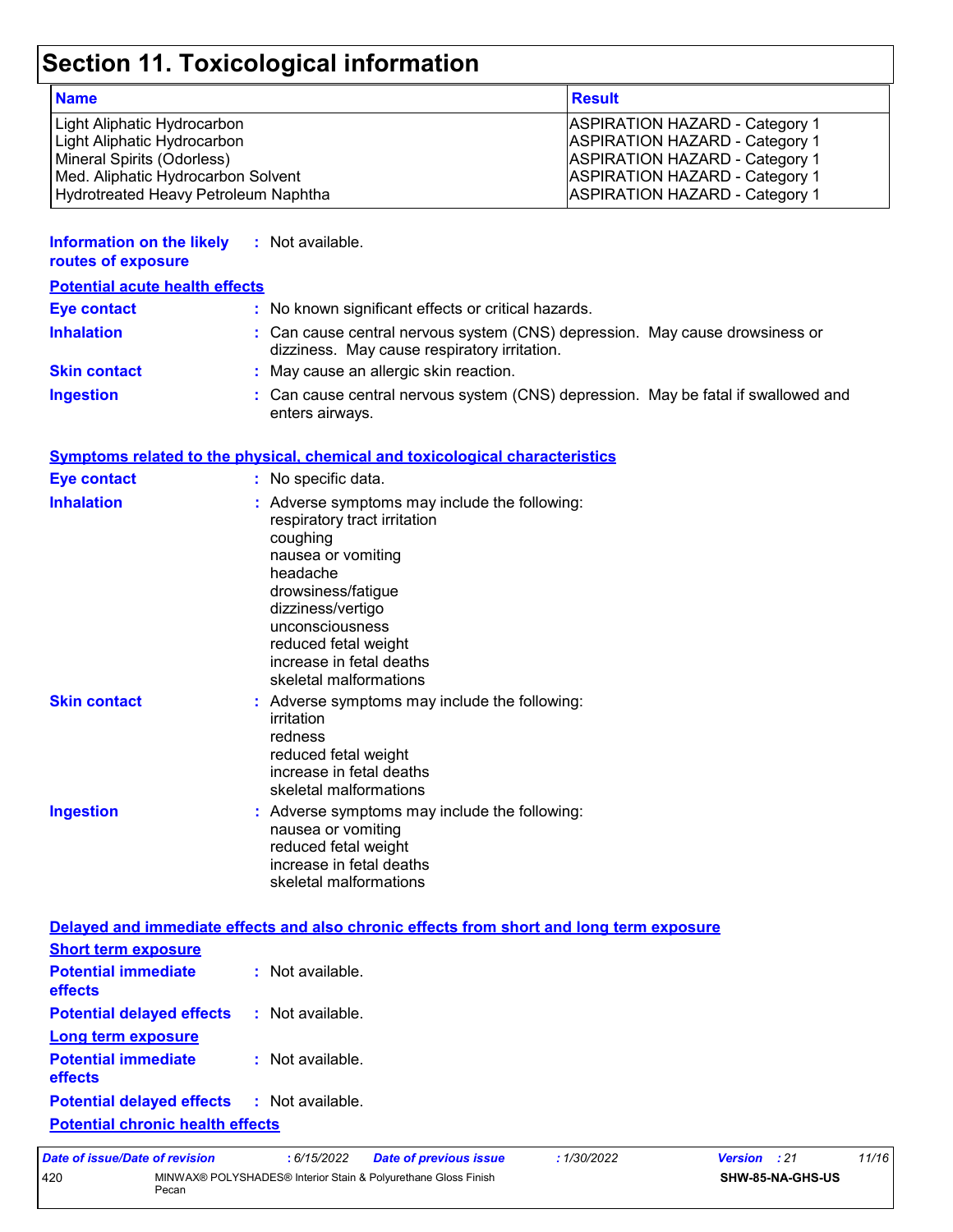## **Section 11. Toxicological information**

| <b>General</b>               | : May cause damage to organs through prolonged or repeated exposure. Once<br>sensitized, a severe allergic reaction may occur when subsequently exposed to very low<br>levels. |
|------------------------------|--------------------------------------------------------------------------------------------------------------------------------------------------------------------------------|
| <b>Carcinogenicity</b>       | : No known significant effects or critical hazards.                                                                                                                            |
| <b>Mutagenicity</b>          | : No known significant effects or critical hazards.                                                                                                                            |
| <b>Teratogenicity</b>        | : Suspected of damaging the unborn child.                                                                                                                                      |
| <b>Developmental effects</b> | : No known significant effects or critical hazards.                                                                                                                            |
| <b>Fertility effects</b>     | : No known significant effects or critical hazards.                                                                                                                            |
|                              |                                                                                                                                                                                |

### **Numerical measures of toxicity Acute toxicity estimates**

Not available.

## **Section 12. Ecological information**

| <b>Toxicity</b> |
|-----------------|
|-----------------|

| <b>Product/ingredient name</b> | <b>Result</b>                      | <b>Species</b>                    | <b>Exposure</b> |
|--------------------------------|------------------------------------|-----------------------------------|-----------------|
| Light Aliphatic Hydrocarbon    | Acute LC50 2200 µg/l Fresh water   | Fish - Lepomis macrochirus        | 4 days          |
| Light Aliphatic Hydrocarbon    | Acute LC50 2200 µg/l Fresh water   | Fish - Lepomis macrochirus        | 4 days          |
| Mineral Spirits (Odorless)     | Acute LC50 2200 µg/l Fresh water   | Fish - Lepomis macrochirus        | 4 days          |
| Methyl Ethyl Ketoxime          | Acute LC50 843000 µg/l Fresh water | <b>Fish - Pimephales promelas</b> | 96 hours        |

#### **Persistence and degradability**

Not available.

#### **Bioaccumulative potential**

| <b>Product/ingredient name</b> | <b>LogP</b> <sub>ow</sub> | <b>BCF</b> | <b>Potential</b> |
|--------------------------------|---------------------------|------------|------------------|
| Zirconium 2-Ethylhexanoate     |                           | 2.96       | low              |
| Hydrotreated Heavy             |                           | 10 to 2500 | high             |
| Petroleum Naphtha              |                           |            |                  |
| Methyl Ethyl Ketoxime          |                           | 2.5 to 5.8 | low              |

#### **Mobility in soil**

**Soil/water partition coefficient (Koc) :** Not available.

**Other adverse effects** : No known significant effects or critical hazards.

## **Section 13. Disposal considerations**

#### The generation of waste should be avoided or minimized wherever possible. Disposal of this product, solutions and any by-products should at all times comply with the requirements of environmental protection and waste disposal legislation and any regional local authority requirements. Dispose of surplus and non-recyclable products via a licensed waste disposal contractor. Waste should not be disposed of untreated to the sewer unless fully compliant with the requirements of all authorities with jurisdiction. Waste packaging should be recycled. Incineration or landfill should only be considered **Disposal methods :**

| Date of issue/Date of revision |                                                                         | : 6/15/2022 | <b>Date of previous issue</b> | : 1/30/2022 | <b>Version</b> : 21 |                         | 12/16 |
|--------------------------------|-------------------------------------------------------------------------|-------------|-------------------------------|-------------|---------------------|-------------------------|-------|
| 420                            | MINWAX® POLYSHADES® Interior Stain & Polyurethane Gloss Finish<br>Pecan |             |                               |             |                     | <b>SHW-85-NA-GHS-US</b> |       |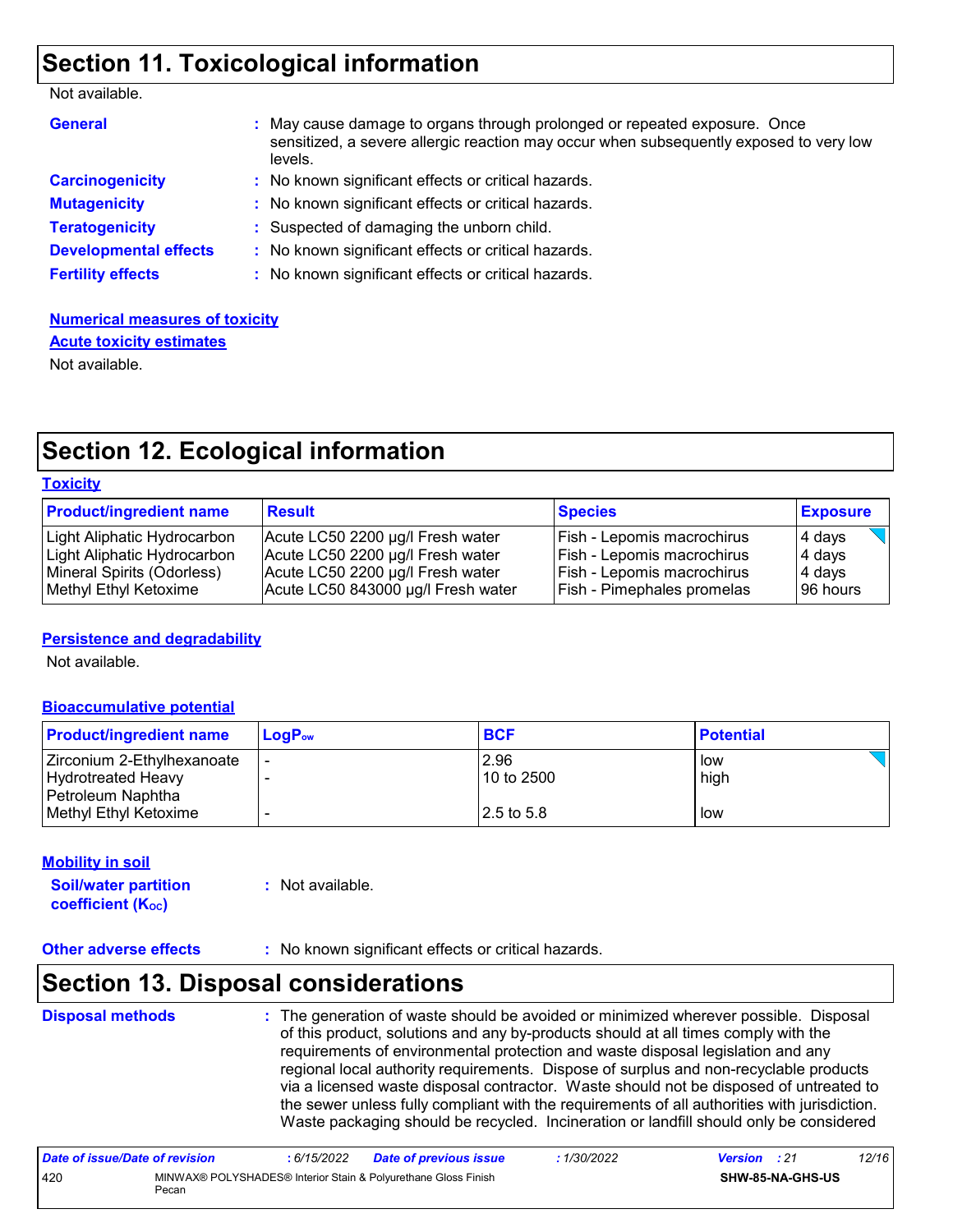### **Section 13. Disposal considerations**

when recycling is not feasible. This material and its container must be disposed of in a safe way. Care should be taken when handling emptied containers that have not been cleaned or rinsed out. Empty containers or liners may retain some product residues. Vapor from product residues may create a highly flammable or explosive atmosphere inside the container. Do not cut, weld or grind used containers unless they have been cleaned thoroughly internally. Avoid dispersal of spilled material and runoff and contact with soil, waterways, drains and sewers.

### **Section 14. Transport information**

|                                         | <b>DOT</b><br><b>Classification</b>                                                                                                                                                                                                                               | <b>TDG</b><br><b>Classification</b>                                                                                                                 | <b>Mexico</b><br><b>Classification</b> | <b>IATA</b>        | <b>IMDG</b>                                          |
|-----------------------------------------|-------------------------------------------------------------------------------------------------------------------------------------------------------------------------------------------------------------------------------------------------------------------|-----------------------------------------------------------------------------------------------------------------------------------------------------|----------------------------------------|--------------------|------------------------------------------------------|
| <b>UN number</b>                        | <b>UN1263</b>                                                                                                                                                                                                                                                     | <b>UN1263</b>                                                                                                                                       | <b>UN1263</b>                          | <b>UN1263</b>      | <b>UN1263</b>                                        |
| <b>UN proper</b><br>shipping name       | <b>PAINT</b>                                                                                                                                                                                                                                                      | <b>PAINT</b>                                                                                                                                        | <b>PAINT</b>                           | <b>PAINT</b>       | <b>PAINT</b>                                         |
| <b>Transport</b><br>hazard class(es)    | $\mathfrak{S}$                                                                                                                                                                                                                                                    | $\mathfrak{S}$                                                                                                                                      | 3                                      | 3                  | $\mathfrak{S}$                                       |
| <b>Packing group</b>                    | III                                                                                                                                                                                                                                                               | $\  \ $                                                                                                                                             | $\mathop{\rm III}$                     | $\mathop{\rm III}$ | $\ensuremath{\mathsf{III}}\xspace$                   |
| <b>Environmental</b><br>hazards         | No.                                                                                                                                                                                                                                                               | No.                                                                                                                                                 | No.                                    | No.                | No.                                                  |
| <b>Additional</b><br><b>information</b> | This product may<br>be re-classified as<br>"Combustible<br>Liquid," unless<br>transported by<br>vessel or aircraft.<br>Non-bulk<br>packages (less<br>than or equal to<br>119 gal) of<br>combustible<br>liquids are not<br>regulated as<br>hazardous<br>materials. | Product classified<br>as per the<br>following sections<br>of the<br>Transportation of<br>Dangerous Goods<br>Regulations:<br>2.18-2.19 (Class<br>3). |                                        |                    | <b>Emergency</b><br>schedules F-E, S-<br>$\mathsf E$ |
|                                         | <b>ERG No.</b><br>128                                                                                                                                                                                                                                             | <b>ERG No.</b><br>128                                                                                                                               | <b>ERG No.</b><br>128                  |                    |                                                      |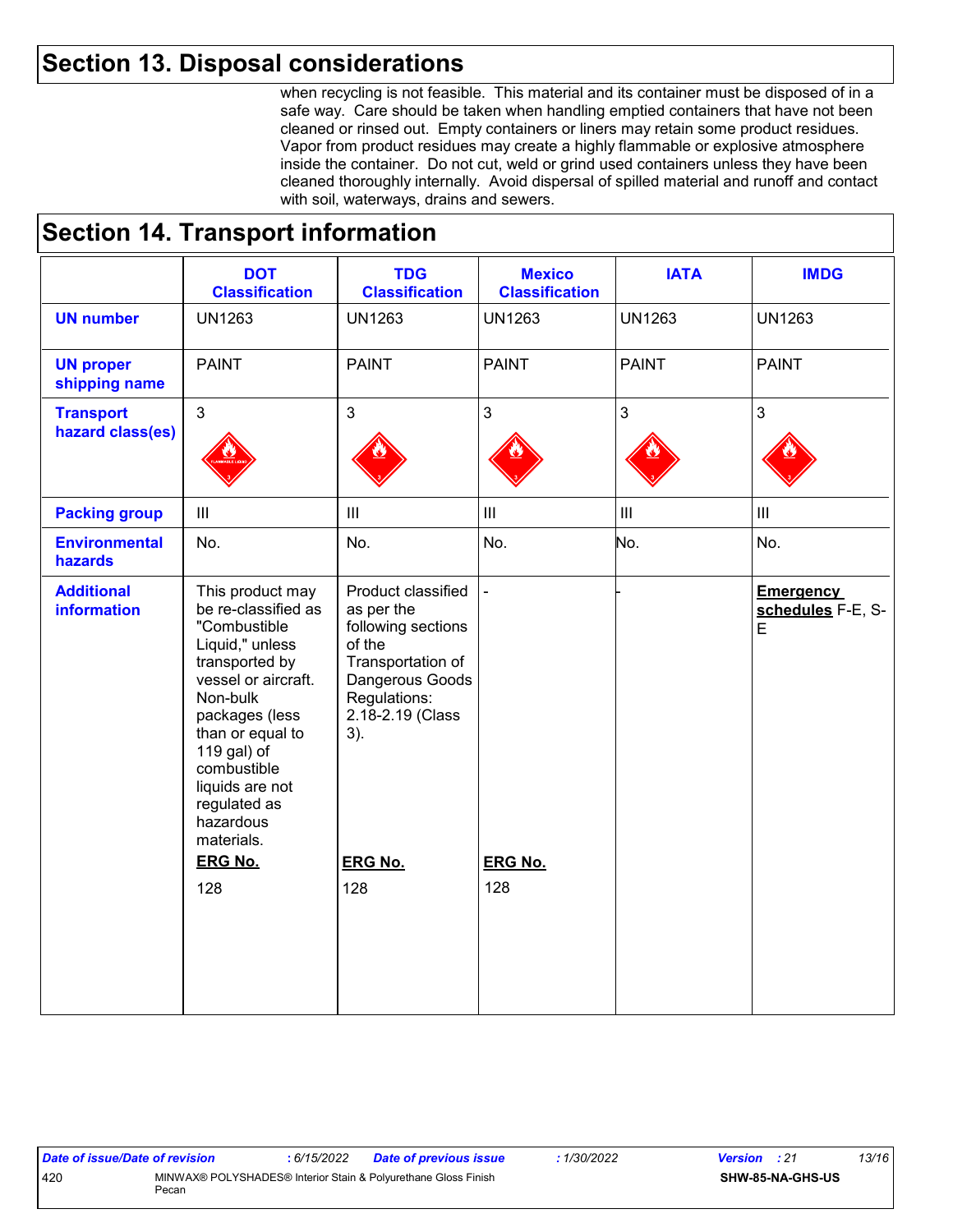### **Section 14. Transport information**

|                                    | Special precautions for user : Multi-modal shipping descriptions are provided for informational purposes and do not<br>consider container sizes. The presence of a shipping description for a particular<br>mode of transport (sea, air, etc.), does not indicate that the product is packaged<br>suitably for that mode of transport. All packaging must be reviewed for suitability<br>prior to shipment, and compliance with the applicable regulations is the sole<br>responsibility of the person offering the product for transport. People loading and<br>unloading dangerous goods must be trained on all of the risks deriving from the<br>substances and on all actions in case of emergency situations. |
|------------------------------------|--------------------------------------------------------------------------------------------------------------------------------------------------------------------------------------------------------------------------------------------------------------------------------------------------------------------------------------------------------------------------------------------------------------------------------------------------------------------------------------------------------------------------------------------------------------------------------------------------------------------------------------------------------------------------------------------------------------------|
| <b>Transport in bulk according</b> | Not available.                                                                                                                                                                                                                                                                                                                                                                                                                                                                                                                                                                                                                                                                                                     |

**to IMO instruments**

**Proper shipping name :**

: Not available.

## **Section 15. Regulatory information**

#### **SARA 313**

SARA 313 (40 CFR 372.45) supplier notification can be found on the Environmental Data Sheet.

#### **California Prop. 65**

WARNING: This product contains chemicals known to the State of California to cause cancer and birth defects or other reproductive harm.

**International regulations**

| <b>International lists</b> | : Australia inventory (AIIC): Not determined.<br>China inventory (IECSC): Not determined.<br>Japan inventory (CSCL): Not determined.<br>Japan inventory (ISHL): Not determined.<br>Korea inventory (KECI): Not determined.<br>New Zealand Inventory of Chemicals (NZIoC): Not determined.<br>Philippines inventory (PICCS): Not determined.<br>Taiwan Chemical Substances Inventory (TCSI): Not determined.<br>Thailand inventory: Not determined.<br>Turkey inventory: Not determined. |
|----------------------------|-----------------------------------------------------------------------------------------------------------------------------------------------------------------------------------------------------------------------------------------------------------------------------------------------------------------------------------------------------------------------------------------------------------------------------------------------------------------------------------------|
|                            | Vietnam inventory: Not determined.                                                                                                                                                                                                                                                                                                                                                                                                                                                      |
|                            |                                                                                                                                                                                                                                                                                                                                                                                                                                                                                         |

### **Section 16. Other information**

**Hazardous Material Information System (U.S.A.)**



**The customer is responsible for determining the PPE code for this material. For more information on HMIS® Personal Protective Equipment (PPE) codes, consult the HMIS® Implementation Manual.**

**Caution: HMIS® ratings are based on a 0-4 rating scale, with 0 representing minimal hazards or risks, and 4 representing significant hazards or risks. Although HMIS® ratings and the associated label are not required on SDSs or products leaving a facility under 29 CFR 1910.1200, the preparer may choose to provide them. HMIS® ratings are to be used with a fully implemented HMIS® program. HMIS® is a registered trademark and service mark of the American Coatings Association, Inc.**

**Procedure used to derive the classification**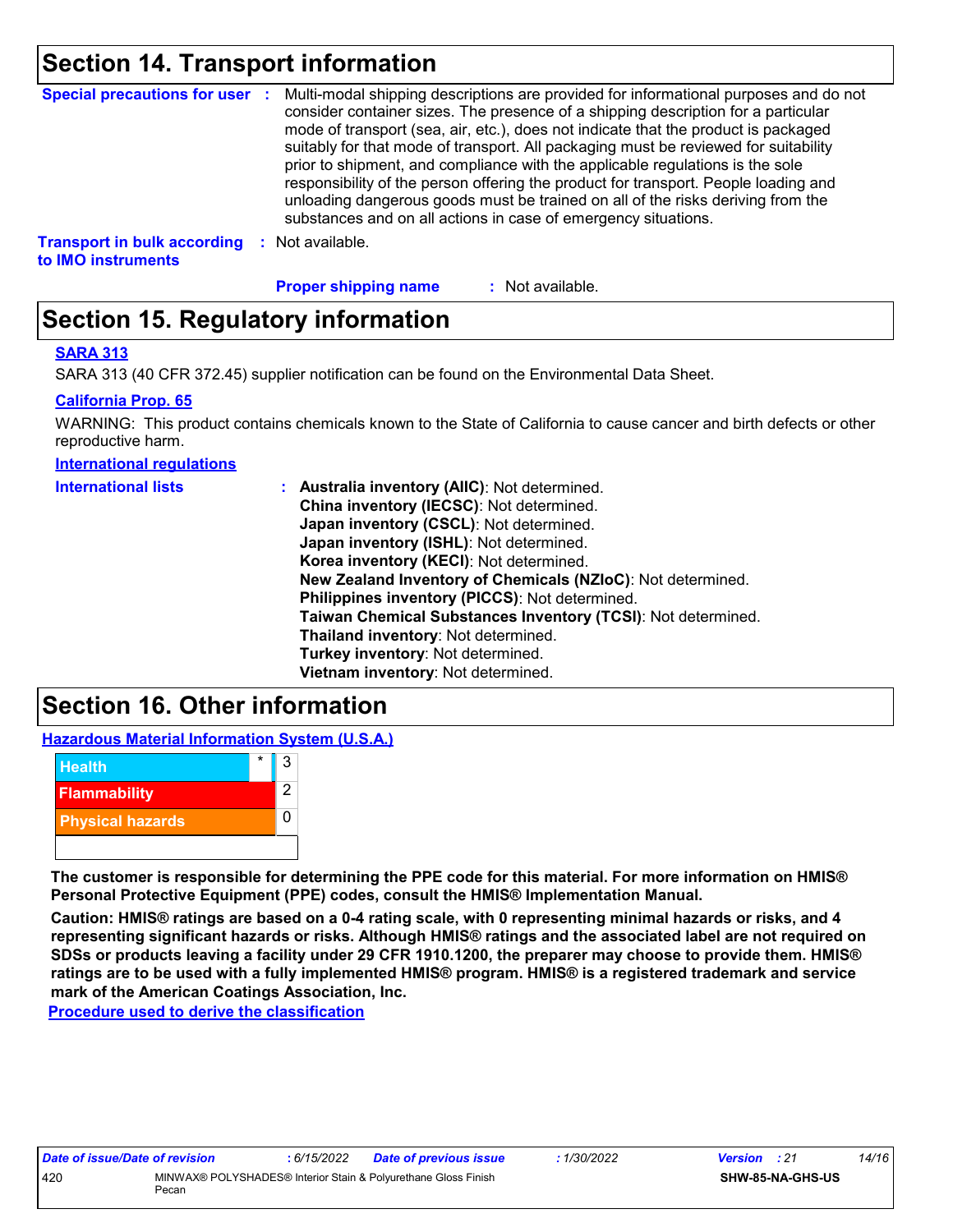### **Section 16. Other information**

| <b>Classification</b>                                                 | <b>Justification</b>   |
|-----------------------------------------------------------------------|------------------------|
| FLAMMABLE LIQUIDS - Category 3                                        | IOn basis of test data |
| <b>SKIN SENSITIZATION - Category 1</b>                                | l Calculation method   |
| TOXIC TO REPRODUCTION - Category 2                                    | Calculation method     |
| SPECIFIC TARGET ORGAN TOXICITY (SINGLE EXPOSURE) (Respiratory tract   | lCalculation method    |
| irritation) - Category 3                                              |                        |
| SPECIFIC TARGET ORGAN TOXICITY (SINGLE EXPOSURE) (Narcotic effects) - | lCalculation method    |
| Category 3                                                            |                        |
| SPECIFIC TARGET ORGAN TOXICITY (REPEATED EXPOSURE) - Category 2       | Calculation method     |
| <b>ASPIRATION HAZARD - Category 1</b>                                 | Calculation method     |

**History**

| <u>ношт</u>                       |                                                                                                                                                                                                                                                                                                                                                                                                                                                                                                                                                                                                                     |
|-----------------------------------|---------------------------------------------------------------------------------------------------------------------------------------------------------------------------------------------------------------------------------------------------------------------------------------------------------------------------------------------------------------------------------------------------------------------------------------------------------------------------------------------------------------------------------------------------------------------------------------------------------------------|
| Date of printing                  | : 6/15/2022                                                                                                                                                                                                                                                                                                                                                                                                                                                                                                                                                                                                         |
| Date of issue/Date of<br>revision | : 6/15/2022                                                                                                                                                                                                                                                                                                                                                                                                                                                                                                                                                                                                         |
| Date of previous issue            | : 1/30/2022                                                                                                                                                                                                                                                                                                                                                                                                                                                                                                                                                                                                         |
| <b>Version</b>                    | : 21                                                                                                                                                                                                                                                                                                                                                                                                                                                                                                                                                                                                                |
| <b>Key to abbreviations</b>       | $\therefore$ ATE = Acute Toxicity Estimate<br>BCF = Bioconcentration Factor<br>GHS = Globally Harmonized System of Classification and Labelling of Chemicals<br>IATA = International Air Transport Association<br>IBC = Intermediate Bulk Container<br><b>IMDG</b> = International Maritime Dangerous Goods<br>LogPow = logarithm of the octanol/water partition coefficient<br>MARPOL = International Convention for the Prevention of Pollution From Ships, 1973<br>as modified by the Protocol of 1978. ("Marpol" = marine pollution)<br>$N/A = Not available$<br>SGG = Segregation Group<br>UN = United Nations |

#### **Indicates information that has changed from previously issued version.**

#### **Notice to reader**

**It is recommended that each customer or recipient of this Safety Data Sheet (SDS) study it carefully and consult resources, as necessary or appropriate, to become aware of and understand the data contained in this SDS and any hazards associated with the product. This information is provided in good faith and believed to be accurate as of the effective date herein. However, no warranty, express or implied, is given. The information presented here applies only to the product as shipped. The addition of any material can change the composition, hazards and risks of the product. Products shall not be repackaged, modified, or tinted except as specifically instructed by the manufacturer, including but not limited to the incorporation of products not specified by the manufacturer, or the use or addition of products in proportions not specified by the manufacturer. Regulatory requirements are subject to change and may differ between various locations and jurisdictions. The customer/buyer/user is responsible to ensure that his activities comply with all country, federal, state, provincial or local laws. The conditions for use of the product are not under the control of the manufacturer; the customer/buyer/user is responsible to determine the conditions necessary for the safe use of this product. The customer/buyer/user should not use the product for any purpose other than the purpose shown in the applicable section of this SDS without first referring to the supplier and obtaining written handling instructions. Due to the proliferation of sources for information such as manufacturer-specific SDS, the manufacturer cannot be responsible for SDSs obtained from any other source.**